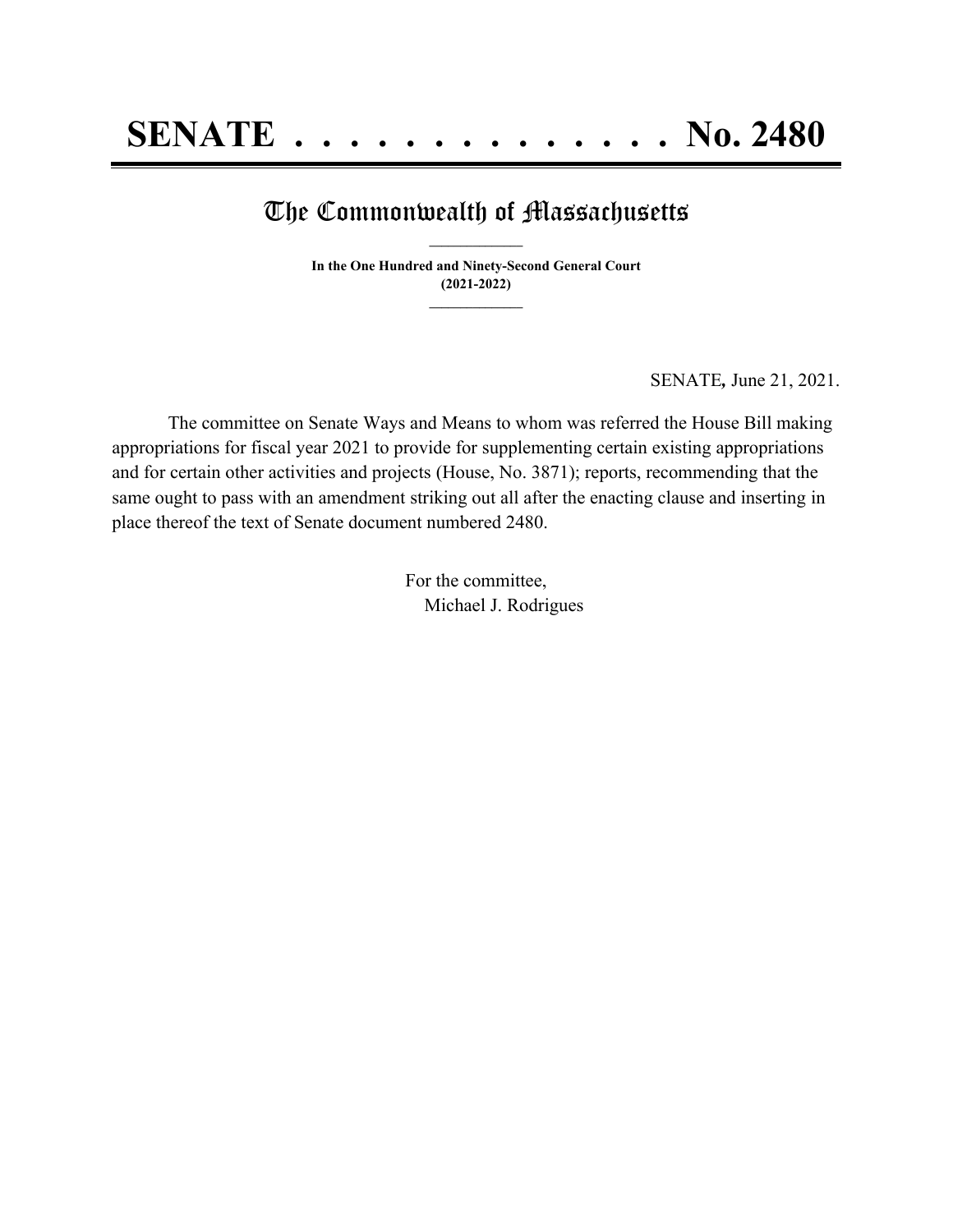# **SENATE . . . . . . . . . . . . . . No. 2480**

## The Commonwealth of Massachusetts

**In the One Hundred and Ninety-Second General Court (2021-2022) \_\_\_\_\_\_\_\_\_\_\_\_\_\_\_**

**\_\_\_\_\_\_\_\_\_\_\_\_\_\_\_**

| $\mathbf{1}$   | SECTION 1. To provide for supplementing certain items in the general appropriation act             |
|----------------|----------------------------------------------------------------------------------------------------|
| $\overline{2}$ | and other appropriation acts for fiscal year 2021, the sums set forth in section 2 are hereby      |
| 3              | appropriated from the General Fund unless specifically designated otherwise in this act or in      |
| $\overline{4}$ | those appropriation acts, for the several purposes and subject to the conditions specified in this |
| 5              | act or in those appropriation acts, and subject to the laws regulating the disbursement of public  |
| 6              | funds for the fiscal year ending June 30, 2021. These sums shall be in addition to any amounts     |
| $\tau$         | previously appropriated and made available for the purposes of those items. These sums shall be    |
| 8              | made available until June 30, 2022, except as otherwise stated.                                    |
| 9              | <b>SECTION 2.</b>                                                                                  |
| 10             | OFFICE OF THE ATTORNEY GENERAL                                                                     |
| 11             | Office of the Attorney General                                                                     |
| 12             |                                                                                                    |
| 13             |                                                                                                    |
| 14             | EXECUTIVE OFFICE FOR ADMINISTRATION AND FINANCE                                                    |
| 15             | Division of Capital Asset Management and Maintenance                                               |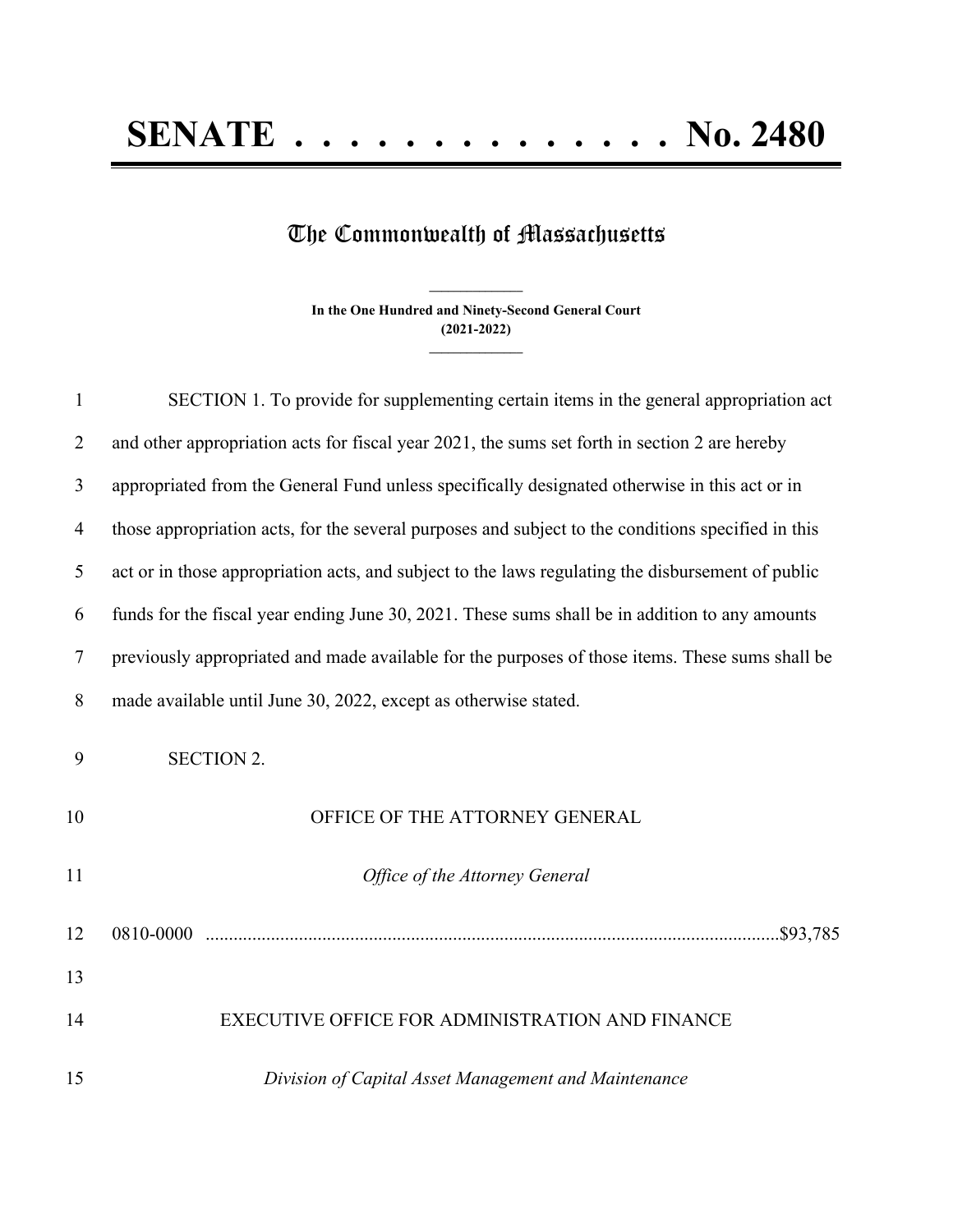| 16 |                                                      |
|----|------------------------------------------------------|
| 17 | <b>Human Resources Division</b>                      |
| 18 |                                                      |
| 19 |                                                      |
| 20 | EXECUTIVE OFFICE OF ENERGY AND ENVIRONMENTAL AFFAIRS |
| 21 | Department of Fish and Game                          |
| 22 |                                                      |
| 23 | Department of Conservation and Recreation            |
| 24 |                                                      |
| 25 |                                                      |
| 26 | <b>EXECUTIVE OFFICE OF EDUCATION</b>                 |
| 27 | Department of Early Education and Care               |
| 28 |                                                      |
| 29 |                                                      |
| 30 | EXECUTIVE OFFICE OF HEALTH AND HUMAN SERVICES        |
| 31 | Office of the Secretary                              |
| 32 |                                                      |
| 33 | Soldiers' Home in Massachusetts                      |
| 34 |                                                      |
| 35 |                                                      |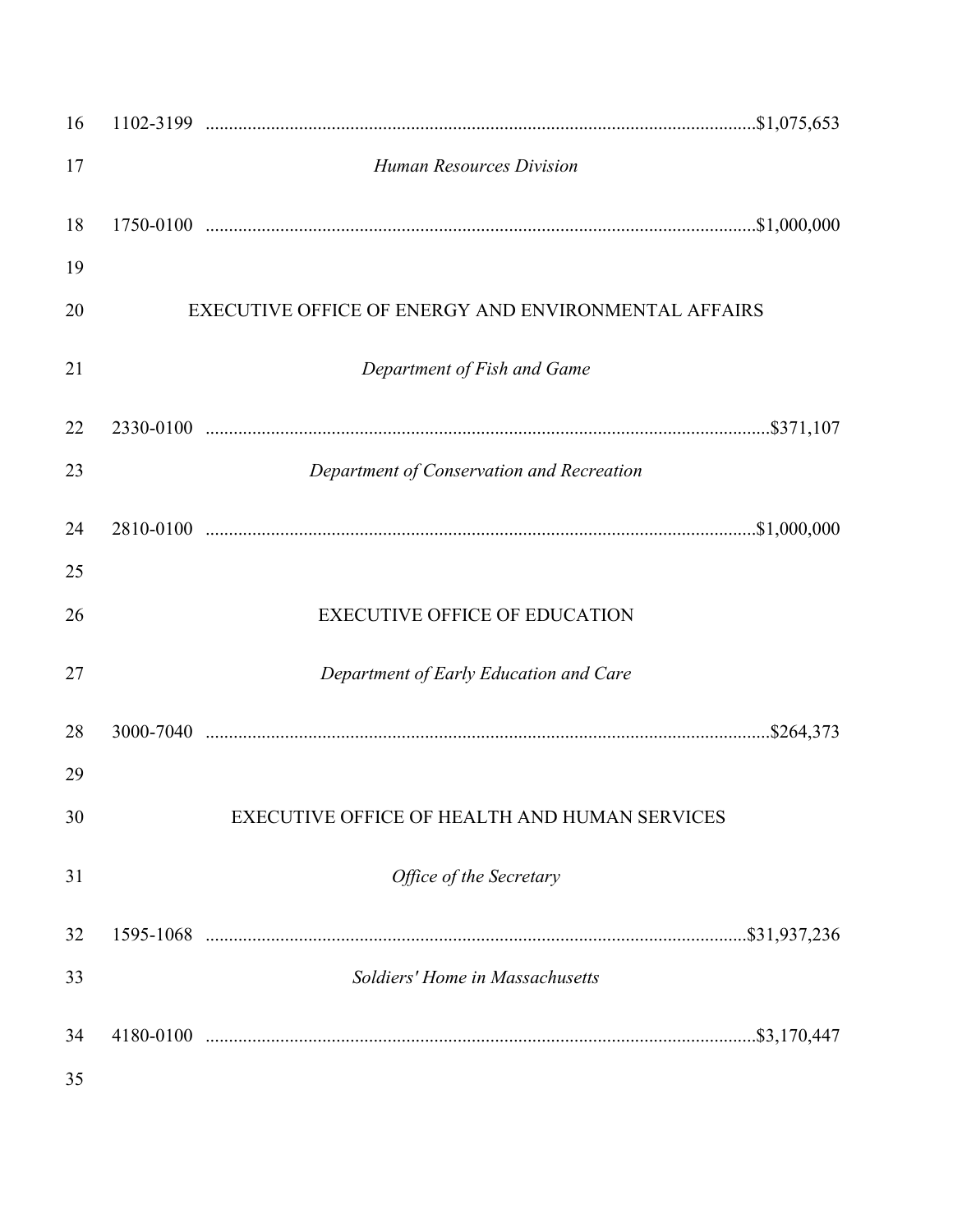| 36 | Soldiers' Home in Holyoke                                                                         |
|----|---------------------------------------------------------------------------------------------------|
| 37 |                                                                                                   |
| 38 | Department of Transitional Assistance                                                             |
| 39 |                                                                                                   |
| 40 | Department of Public Health                                                                       |
| 41 |                                                                                                   |
| 42 |                                                                                                   |
| 43 |                                                                                                   |
| 44 |                                                                                                   |
| 45 | EXECUTIVE OFFICE OF PUBLIC SAFETY AND SECURITY                                                    |
| 46 | Department of State Police                                                                        |
| 47 |                                                                                                   |
| 48 |                                                                                                   |
| 49 | <b>Military Division</b>                                                                          |
| 50 |                                                                                                   |
| 51 |                                                                                                   |
| 52 | EXECUTIVE OFFICE OF HEALTH AND HUMAN SERVICES                                                     |
| 53 | Department of Elder Affairs                                                                       |
| 54 |                                                                                                   |
| 55 | SECTION 2A. To provide for certain unanticipated obligations of the commonwealth, to              |
| 56 | provide for an alteration of purpose for current appropriations, and to meet certain requirements |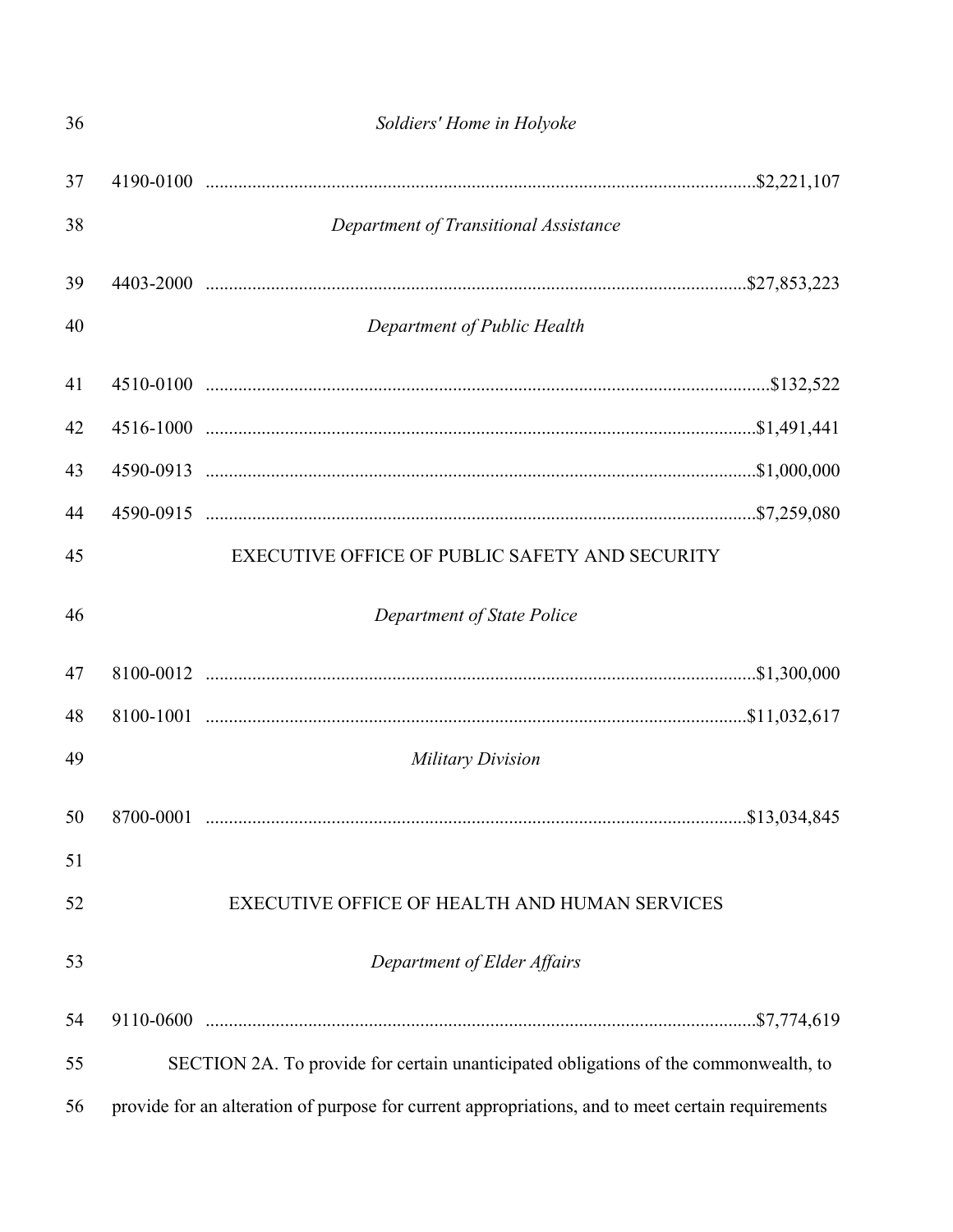of law, the sums set forth in this section are hereby appropriated from the General Fund unless specifically designated otherwise in this section, for the several purposes and subject to the conditions specified in this section, and subject to the laws regulating the disbursement of public funds for the fiscal year ending June 30, 2021. These sums shall be made available until June 30, 2022, except as otherwise stated.

#### EXECUTIVE OFFICE FOR ADMINISTRATION AND FINANCE

#### *Reserves*

 1599-1210 For a reserve for the start-up costs of the Massachusetts peace officer standards and training commission established in section 2 of chapter 6E of the General Laws; provided, that funds may be transferred to other items to reimburse costs incurred by those items in state fiscal year 2021 and state fiscal year 2022 on behalf of the commission; provided further, that not less than \$1,000,000 shall be expended for stipends for the 9 commissioners of the Massachusetts peace officers standards and training commission; and provided further, that not less than \$200,000 shall be expended for the maintenance costs of the officer certification database………........\$5,000,000

 1599-1211 For a reserve to meet the expenses associated with the implementation of chapter 253 of the acts of 2020; provided, that the secretary of administration and finance may transfer funds from this item to state agencies as defined in section 1 of chapter 29 of the General Laws; provided further, that not less than \$2,262,100 shall be expended for bridge academies for reserve officers and special state police officers previously not subject to the same training requirements as the general law enforcement population; provided further, that not less than \$3,208,000 shall be expended for new or expanded police training obligations of the municipal police training committee in accordance with section 116 of chapter 6 of the General Laws,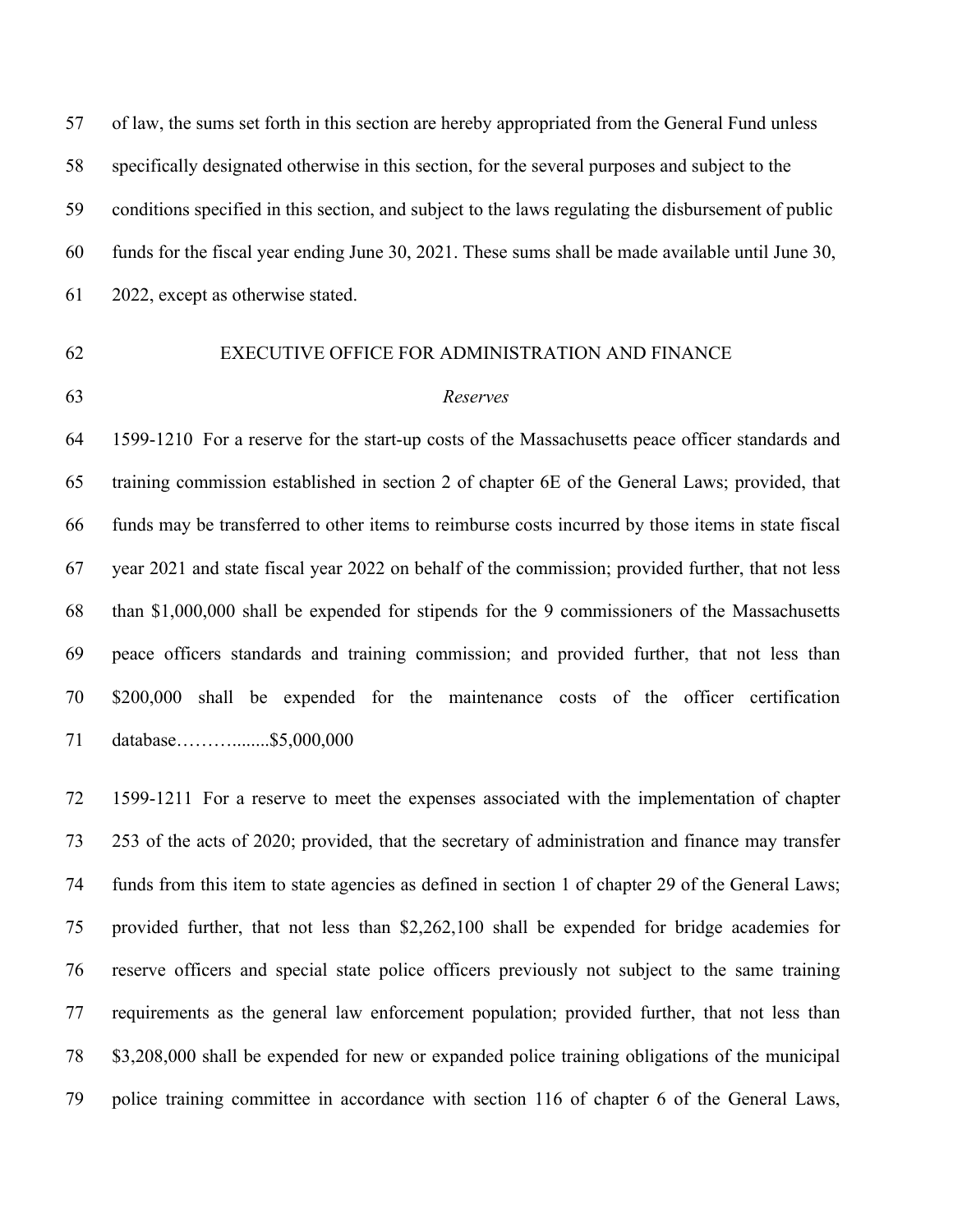including de-escalation training, use of force training and school resource officer training; provided further, that not less than \$1,597,160 shall be expended on the first diverse class of state police cadets for the program established in section 10A of chapter 22C of the General Laws; provided further, that not less than \$150,000 each shall be expended on: (i) the commission on the status of African Americans established by section 72 of chapter 3 of the General Laws; (ii) the commission of the status of Latinos and Latinas established by section 73 of said chapter 3; (iii) the commission on the status of persons with disabilities established by section 74 of said chapter 3; and (iv) the commission on the social status of Black men and boys established by section 75 of said chapter 3; provided further, that not less than \$200,000 shall be expended on the shared administrative costs of said commissions; and provided further, that not less than \$50,000 each shall be expended on: (a) the model school resource officer memorandum of understanding review commission established in section 37P of chapter 71 of the General Laws; (b) the commission on correction officers and juvenile detention officers training established in section 103 of chapter 253 of the acts of 2020; and (c) the law enforcement body camera task force established in section 104 of said chapter 253……………..........................................................................................\$12,500,000

#### *Supplier Diversity Office*

 1780-0100 For the operation and administration of the supplier diversity office; provided, that the office shall provide training and other services to businesses owned by women, minorities, veterans, service-disabled veterans, individuals with disabilities and individuals who are lesbian, gay, bisexual and transgender, certified by the office that allow those businesses to better compete for state contracts and ensure that equitable practices and policies in the public marketplace are maintained; provided further, that the office shall administer an electronic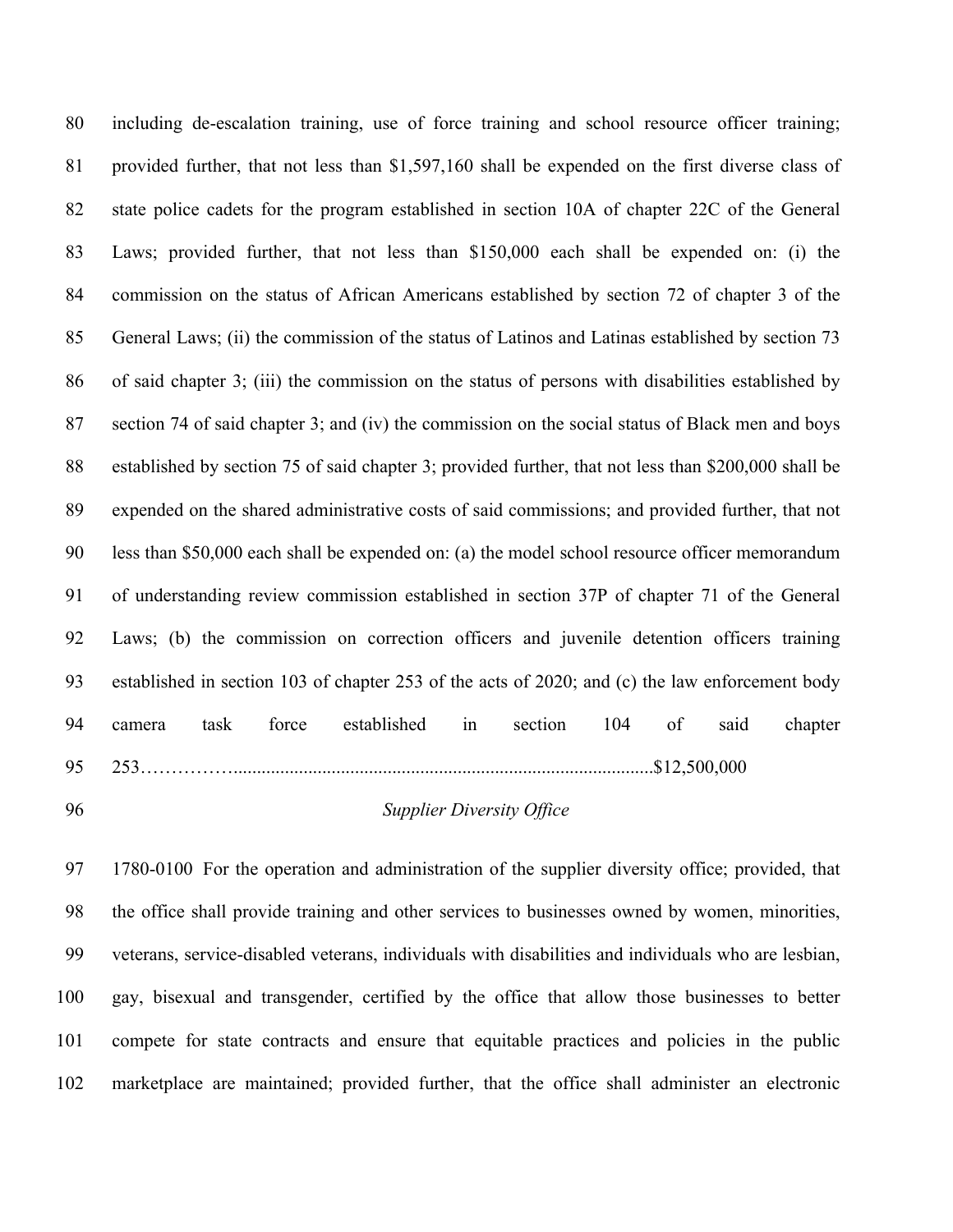business certification application that shall be accessible to business applicants through the internet; provided further, that the office shall ensure the integrity and security of personal and financial information transmitted by electronic application; and provided further, that the office shall, using all existing available resources, provide certification services to all supplier diversity office qualified applicants, within or outside of the commonwealth, as applicable ........\$1,000,000

#### 108 EXECUTIVE OFFICE OF EDUCATION

#### *Department of Early Education and Care*

 3000-1021 For efforts to support and stabilize the early education and care workforce, and address varied operational costs at state child care programs supervised by the department of early education and care; provided, that funds appropriated in this item shall be used to fund: (i) formula-based stabilization grants to providers to sustain operational capacity despite fluctuations in enrollment; (ii) system-level workforce investments to encourage stability in the workforce and to maintain provider capacity during the COVID-19 pandemic; and (iii) investments in technology infrastructure to support innovation and flexibility in the field of early education and care providers; provided further, that the distribution of the formula-based stabilization grants in clause (i) shall prioritize equity and early education programs with higher percentages of state subsidized enrollment; provided further, that not less than 90 days prior to the disbursement of funds from this item, the department shall submit a spending plan to the joint committee on education and the house and senate committees on ways and means that shall include, but not be limited to: (a) a description of the formula through which funding will be allocated to providers; (b) an analysis of the incorporation of equity into the formula, including the projected distribution of funding to state subsidized and non-state subsidized childcare programs; and (c) any system-wide programmatic updates the department feels will be necessary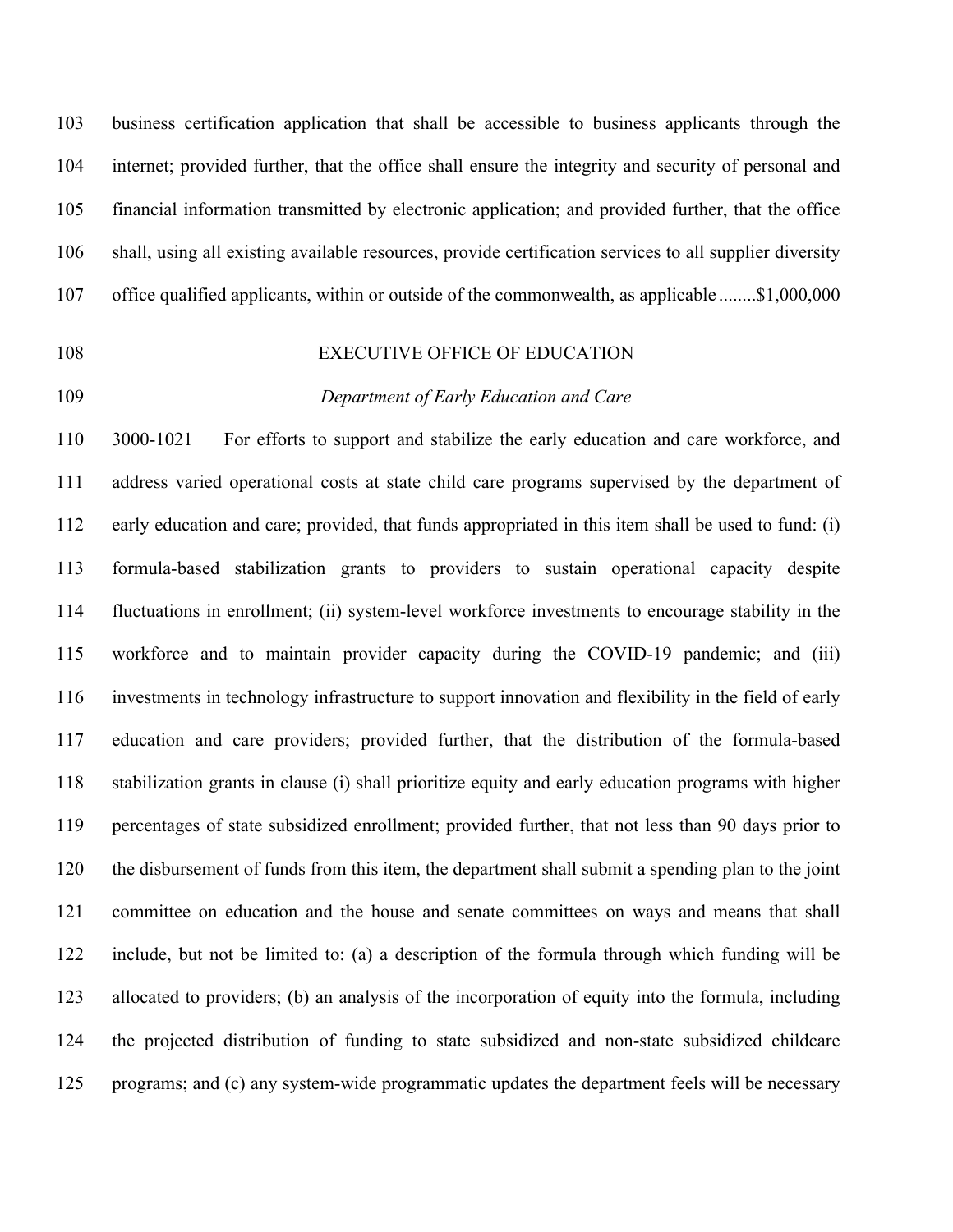to monitor expenditures from this item; provided further, that the department shall provide quarterly updates on the distribution of funds and related expenditures to the joint committee on education and the house and senate committees on ways and means until the funds are fully expended; provided further, that the department shall provide technical assistance to providers to assist them in planning expenditures so as to avoid any so-called "funding cliffs" in future fiscal years; and provided further, that any unexpended funds in this item shall not revert to the General Fund but shall be made available for this item until September 30, 2023…………………………………………………..........................\$131,060,103

 SECTION 2B. To provide for supplementing certain intragovernmental chargeback authorizations in the general appropriation act and other appropriation acts for fiscal year 2021, to provide for certain unanticipated intragovernmental chargeback authorizations, to provide for an alteration of purpose for current intragovernmental chargeback authorizations and to meet certain requirements of law, the sum set forth in this section is hereby authorized from the Intragovernmental Service Fund for the several purposes specified in this section or in the appropriation acts and subject to the provisions of law regulating the disbursement of public funds for the fiscal year ending June 30, 2021. This sum shall be in addition to any amounts previously authorized and made available for the purposes of this item.

#### EXECUTIVE OFFICE OF HEALTH AND HUMAN SERVICES

#### *Office of the Secretary*

4000-1701 ....................................................................................................................\$20,000,000

 SECTION 2C.I. For the purpose of making available in fiscal year 2022 balances of appropriations that otherwise would revert on June 30, 2021, the unexpended balances of the appropriations listed below, not to exceed the amount specified below for each item, are hereby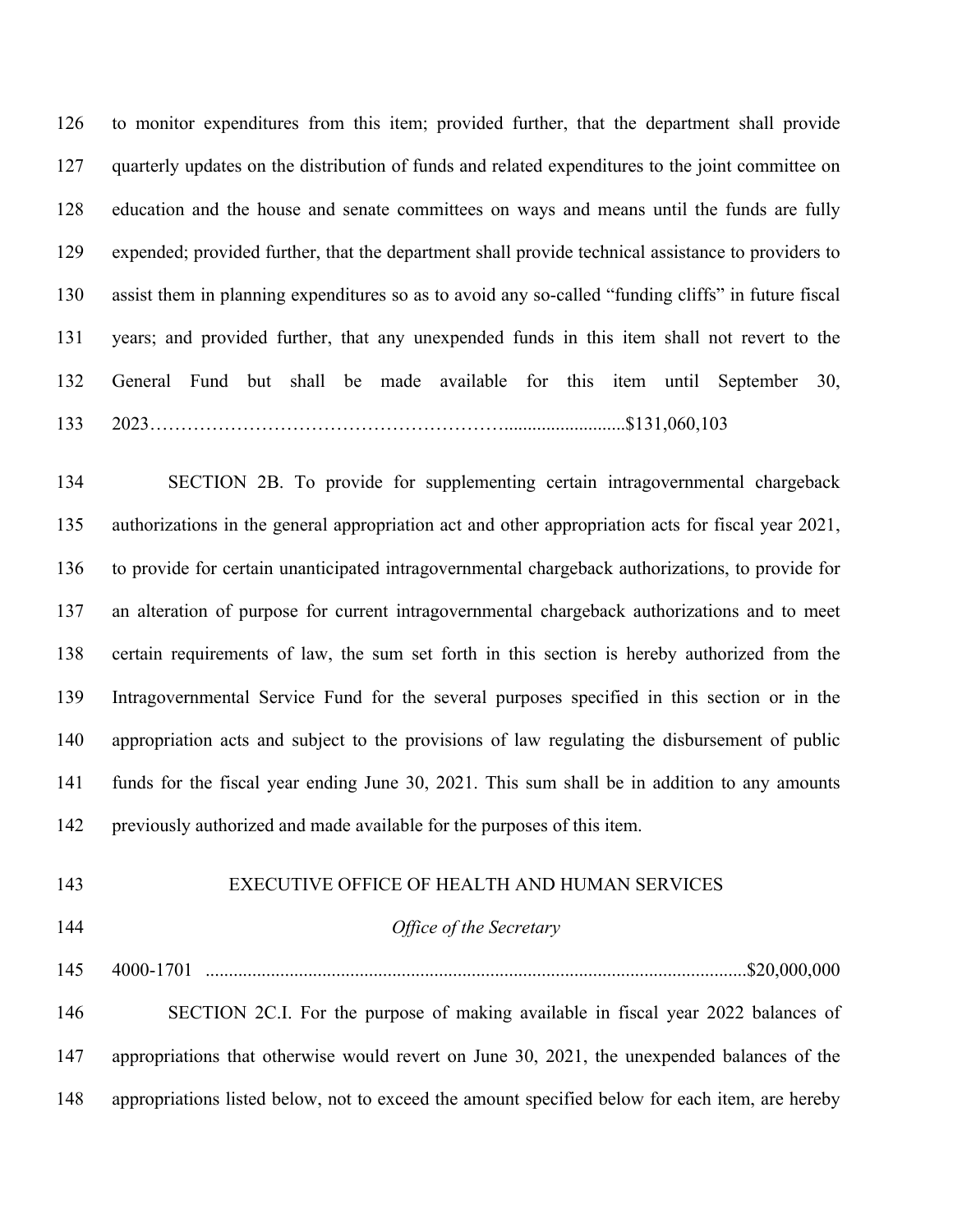| 149 | re-appropriated for the purposes of and subject to the conditions stated for the corresponding      |
|-----|-----------------------------------------------------------------------------------------------------|
| 150 | item in section 2 of chapter 227 of the acts of 2020. However, for items that do not appear in      |
| 151 | section 2 of the general appropriation act, the amounts in this section are re-appropriated for the |
| 152 | purposes of and subject to the conditions stated for the corresponding item in section 2 or section |
| 153 | 2A of this act or in prior appropriation acts. Amounts in this section are re-appropriated from the |
| 154 | fund or funds designated for the corresponding item in said section 2 of said chapter 227;          |
| 155 | provided, however, that for items that do not appear in said section 2 of said chapter 227, the     |
| 156 | amounts in this section are re-appropriated from the fund or funds designated for the               |
| 157 | corresponding item in section 2 to 2E, inclusive, of this act or in prior appropriation acts. The   |
| 158 | sums reappropriated in this section shall be in addition to any amounts available for said          |
| 159 | purposes.                                                                                           |
| 160 | OFFICE OF THE STATE AUDITOR                                                                         |
| 161 | Office of the State Auditor                                                                         |
| 162 |                                                                                                     |
| 163 |                                                                                                     |
| 164 |                                                                                                     |
| 165 |                                                                                                     |
| 166 |                                                                                                     |
| 167 | SECTION 3. Chapter 6 of the General Laws is hereby amended by inserting after section               |

- 172N the following section:-
- Section 172O. (a) As used in this section, the following words shall have the following meanings unless the context clearly requires otherwise: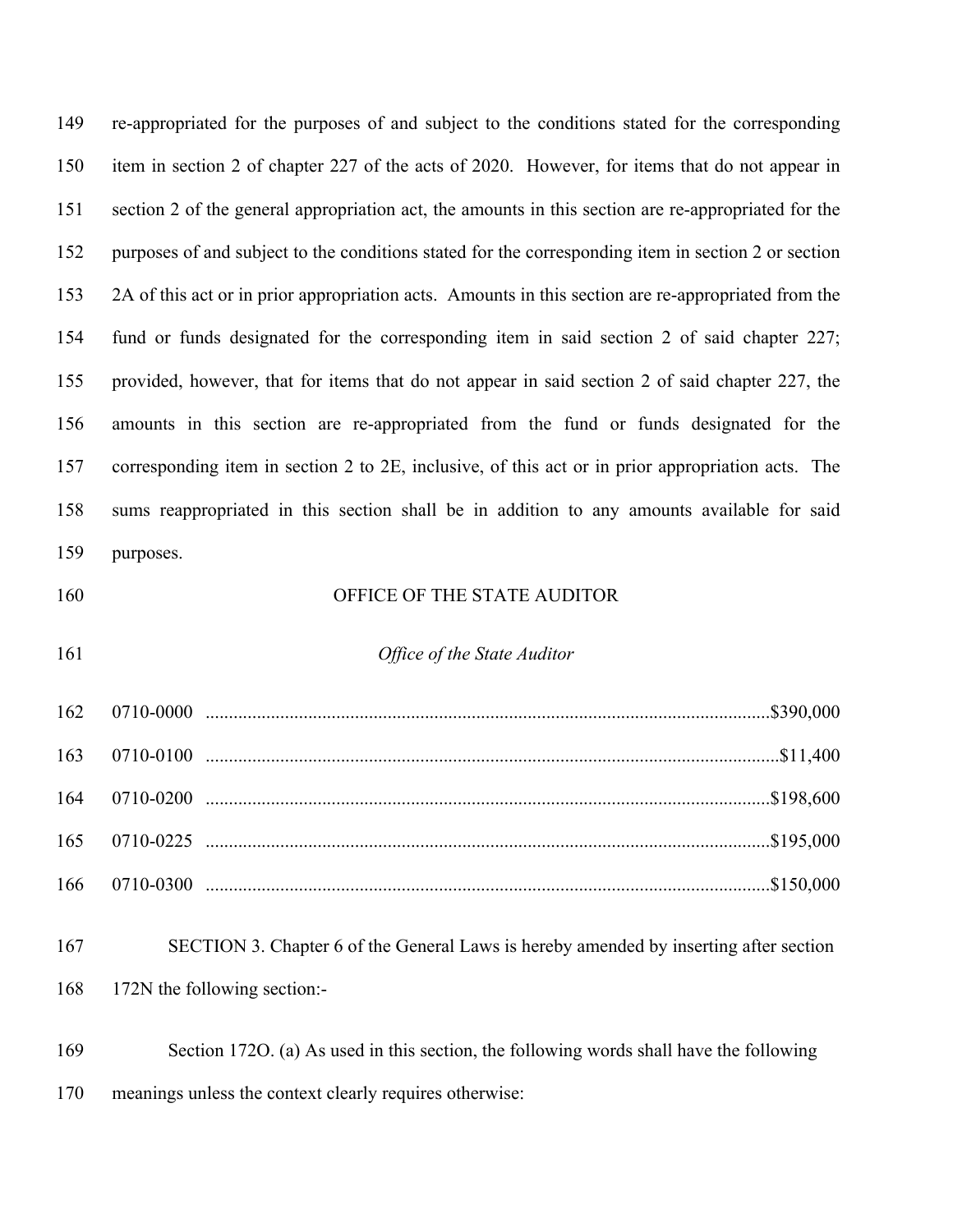"Care", the provision of care, treatment, education, training, instruction, supervision or recreation to children; provided, however, that "care" shall include adoption and foster care.

 "Covered individual", an individual who has, seeks to have or may have access to a child or children, served by a qualified entity, as an adoptive or foster parent or prospective adoptive or foster parent.

 "Identification document", a document made or issued by or under the authority of the United States government, a state, political subdivision of a state, a sponsoring entity of an event designated as a special event of national significance, a foreign government, political subdivision of a foreign government, an international governmental or an international quasi-governmental organization that, when completed with information concerning a particular individual, is of a type intended or commonly accepted for the purpose of identification of individuals.

 "Qualified entity", a business or organization, whether public, private, for-profit, not-for- profit or voluntary, that provides care or care placement services, including a business or organization that licenses or certifies others to provide care or care placement services; provided, however, that "qualified entity" shall include adoption agencies, foster care agencies, entities providing adoption or foster care services, entities providing adoption or foster care placement services and providers under contract with the department of children and families.

 (b) A qualified entity shall require that all covered individuals are fingerprinted for the purposes of obtaining a state and national fingerprint-based criminal background check of the state and Federal Bureau of Investigation criminal history databases, as authorized by 34 U.S.C. 40102(a).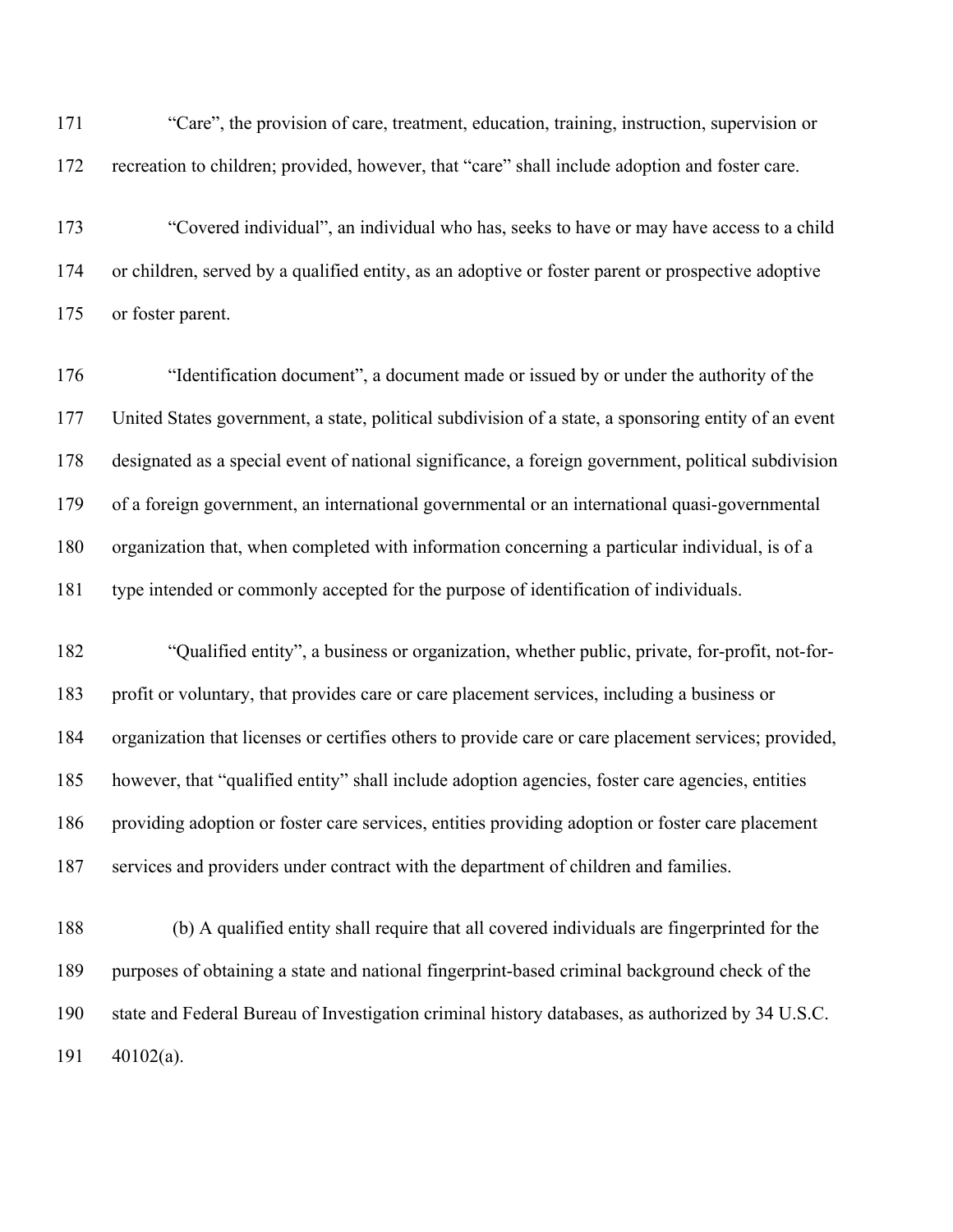(c) A qualified entity may obtain a state and national fingerprint-based criminal background check of the state and Federal Bureau of Investigation criminal history databases, as authorized by 34 U.S.C. 40102(a), for the purpose of determining whether a covered individual has been convicted of a crime that bears upon the covered individual's fitness to have responsibility for the safety and well-being of children. Any qualified entity that contracts with the department of children and families and any qualified entity that is licensed by the department of early education and care shall also receive all conviction data, arrest data, sealed record data and juvenile arrest or conviction data.

 (d) A qualified entity that seeks to obtain a state and national fingerprint-based criminal background check under this section shall first submit a request to the department of criminal justice information services to be designated a qualified entity and execute a user agreement. Qualified entities shall be subject to the regulations of the department with respect to access to state and national fingerprint-based criminal background check information.

 (e) Requests for state and national fingerprint-based criminal background checks pursuant to this section shall be submitted in accordance with the policies and procedures established by the executive office of public safety and security, the department of criminal justice information services and the department of state police.

 (f) A qualified entity may require a covered individual to be fingerprinted. No qualified entity shall request a background check pursuant to this section unless the covered individual first provides a set of fingerprints.

 (g) Prior to submitting a state and national fingerprint-based criminal background check, a covered individual shall complete and sign a statement notifying the covered individual that the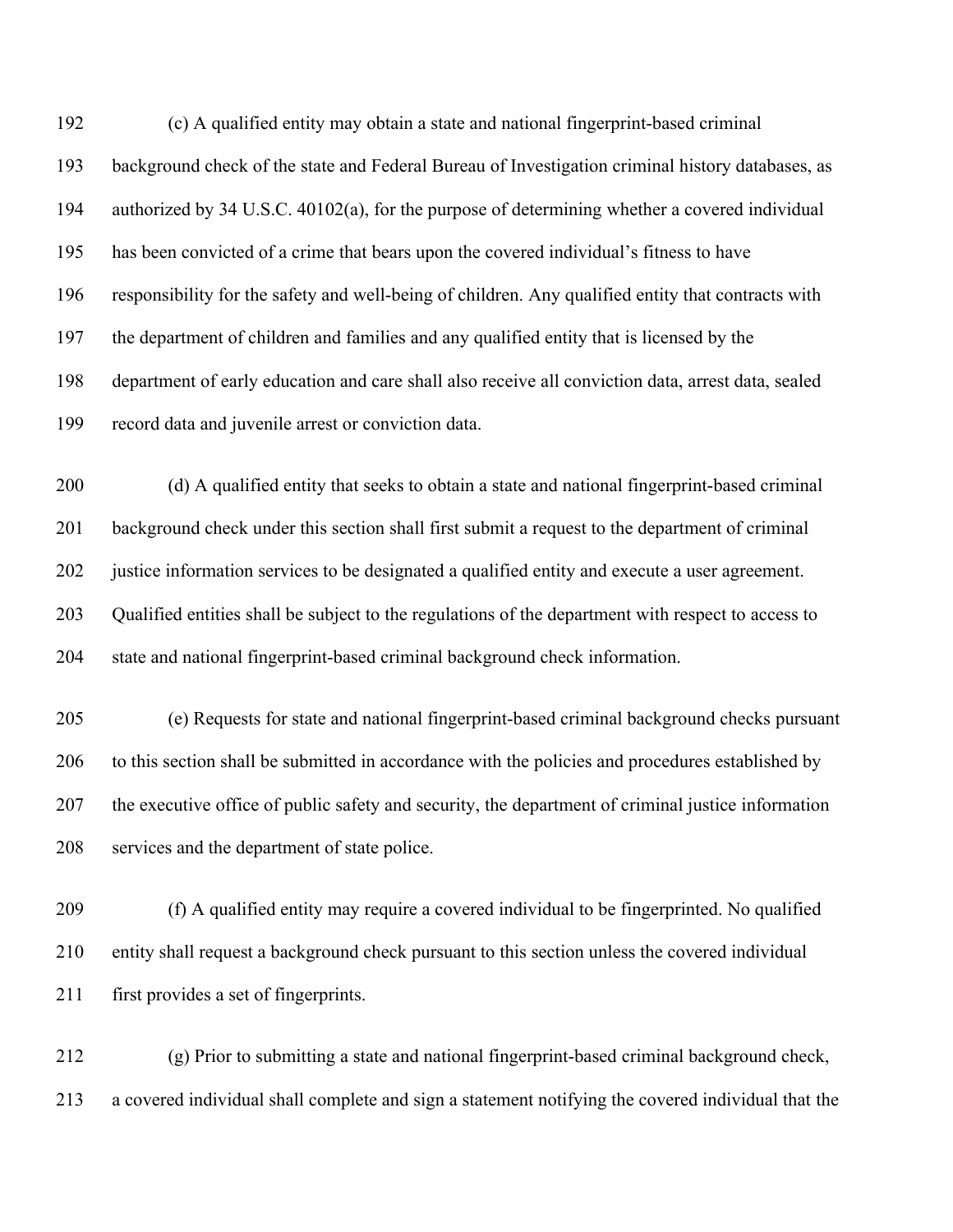qualified entity may request such a background check and authorizing consent to such a background check. The statement shall include: (i) the name, address and date of birth as appearing on a valid identification document of the covered individual; (ii) a statement that the covered individual has not been convicted of a crime and, if the covered individual has been convicted of a crime, a description of the crime and the particulars of the conviction; (iii) notification of the rights of the covered individual to obtain a copy of the background check and the process by which the covered individual may appeal the results of the background check to challenge the accuracy or completeness of the information contained in the background check report; and (iv) notification that prior to the completion of the background check the qualified entity may choose to deny the covered individual access to children.

 (h) Fingerprints shall be submitted to the identification section of the department of state police for a state criminal history check and forwarded to the Federal Bureau of Investigation for a national criminal history check according to the policies and procedures established by the 227 identification section of the department of state police and the department of criminal justice information services. The department of state police and the Federal Bureau of Investigation may search criminal justice databases including all latent fingerprint submissions. Fingerprint submissions may be retained by the Federal Bureau of Investigation, the identification section of the department of state police and the department of criminal justice information services to assist qualified entities to ensure the continued suitability of covered individuals to provide care for children. The department of criminal justice information services may disseminate the results of the state and national criminal background checks to the qualified entity and authorized staff of the qualified entity.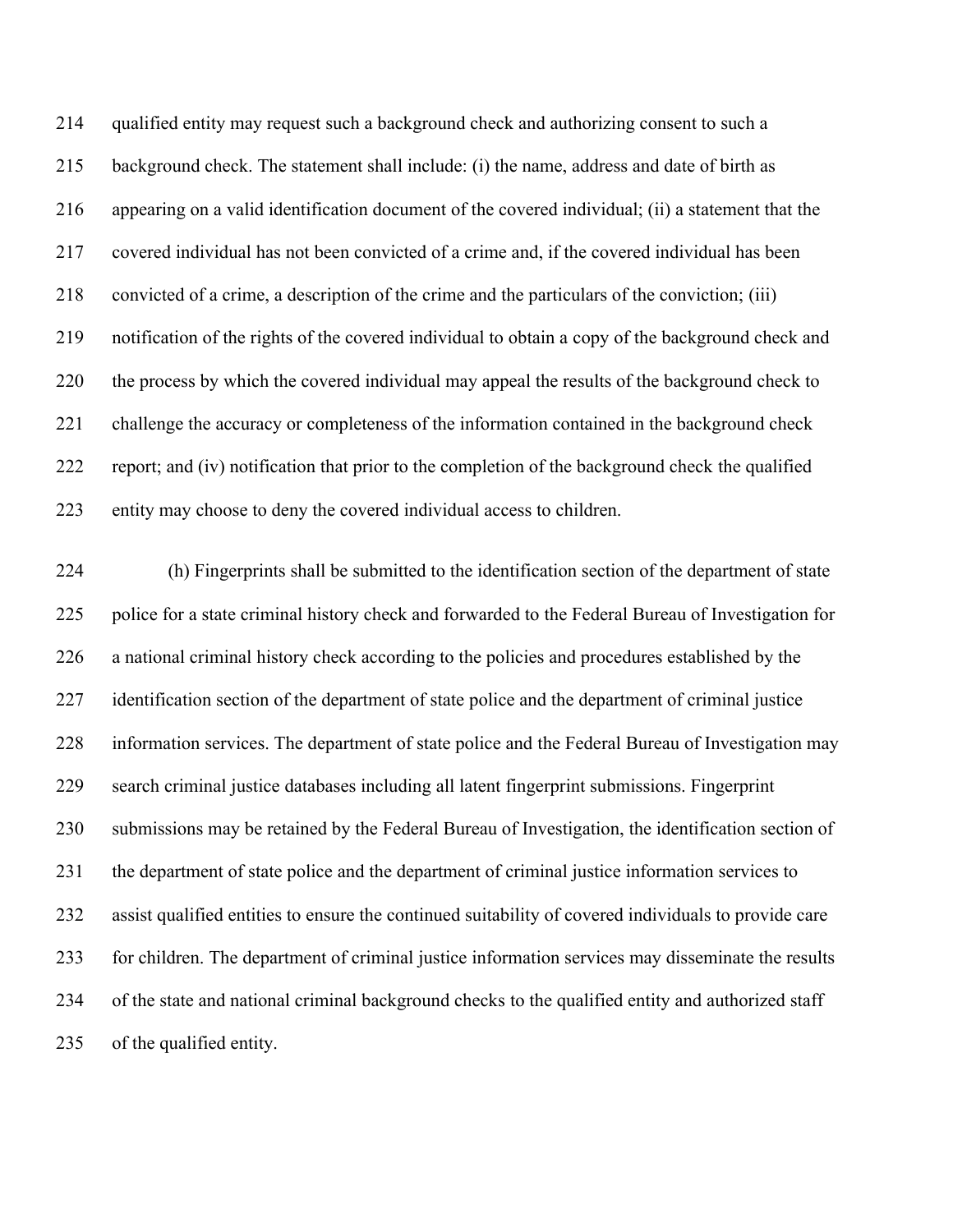(i) A qualified entity may receive all available criminal offender record information and the results of checks of state and national criminal history information databases under 34 U.S.C. 40102. The department of children and families, any qualified entity that contracts with the department of children and families and any qualified entity that is licensed by the department of early education and care shall also receive all conviction data, arrest data, sealed record data and juvenile arrest or conviction data. Upon receipt of the results of the state and national criminal background checks, the qualified entity shall treat the information according to sections 167 to 178, inclusive, and the regulations promulgated thereunder regarding criminal offender record information. Information obtained by the qualified entity under this section shall be used only for determining the suitability of the covered individual's fitness to have responsibility for the safety and well-being of children and shall not be used or disseminated for any other purpose. Qualified entities shall also provide covered individuals with information regarding how to obtain a copy of the criminal history record information and the process by which the covered individual may appeal to challenge the accuracy or completeness of the information contained in the criminal history record information.

251 (i) A qualified entity submitting background checks pursuant to this section shall also submit a sex offender registry information check to the sex offender registry board for covered individuals.

 (k) Notwithstanding subsections 9 and 9 1/2 of section 4 of chapter 151B, if a qualified entity receives criminal history record information from the state or national fingerprint-based criminal background checks that includes no disposition or is otherwise incomplete, the qualified entity may request that a covered individual provide additional information regarding the results of the criminal background check to assist the qualified entity in determining suitability.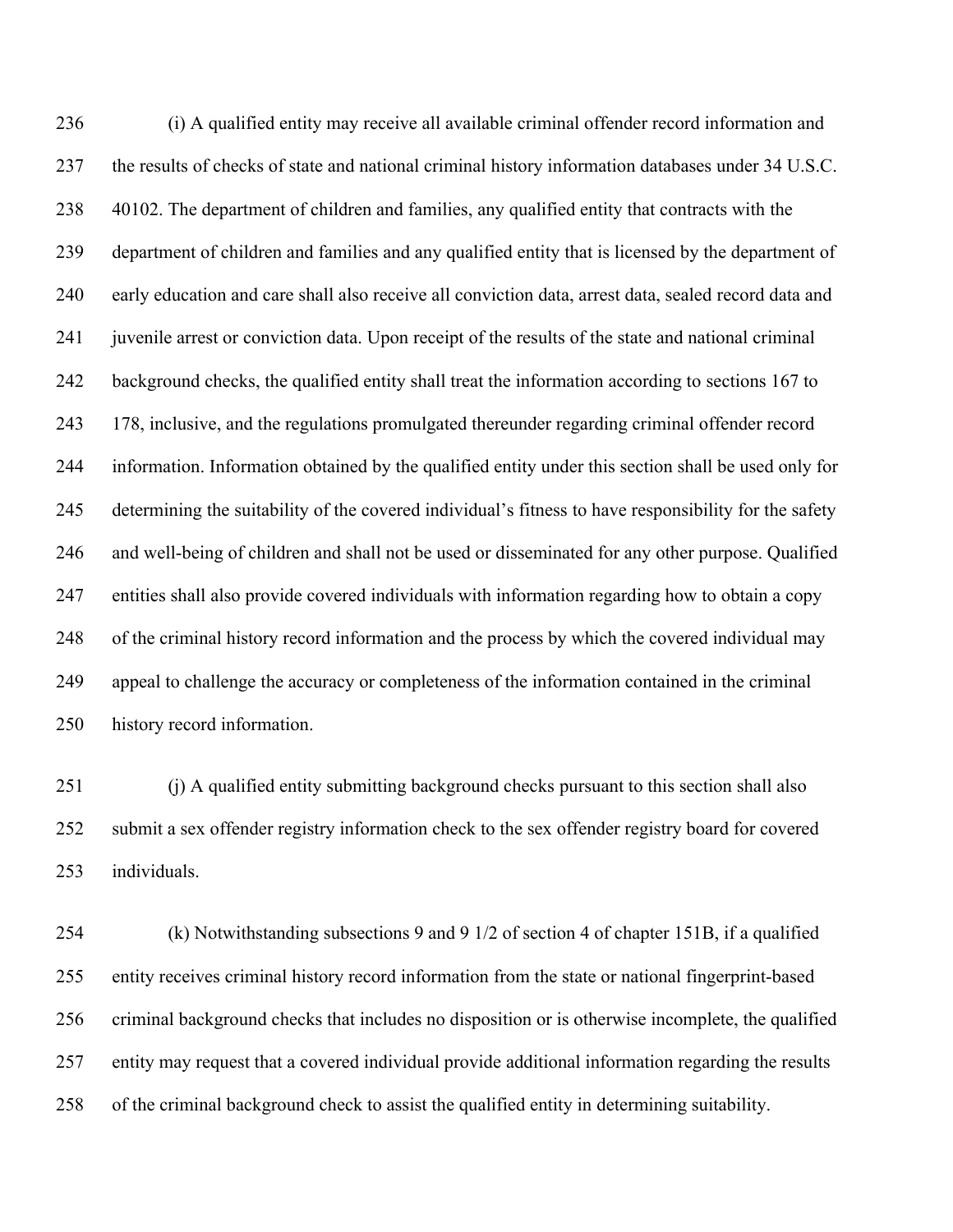(l) Upon receipt of the results of a state and national criminal background check for a covered individual, the qualified entity shall review the results and determine the suitability of 261 the covered individual.

 (m) There may be a fee charged for fingerprint-based background checks under this section, established by the secretary of administration and finance in consultation with the secretary of public safety and security, to offset the costs of operating and administering a fingerprint-based criminal background check system. The secretary of administration and finance, in consultation with the secretary of public safety and security, may increase the fee accordingly if the Federal Bureau of Investigation increases the fee for its fingerprint background 268 check service. Any fees collected from fingerprinting activity under this section shall be deposited into the Fingerprint-Based Background Check Trust Fund established under section 2HHHH of chapter 29.

 (n) Nothing in this section shall be construed to prohibit the department of children and families from requesting or conducting state or national criminal background checks on covered individuals or from disseminating the results of such criminal background checks to qualified entities where authorized by federal and state law as applicable.

 SECTION 4. Chapter 15D of the General Laws is hereby amended by striking out sections 7 and 8, as appearing in the 2018 Official Edition, and inserting in place thereof the following 2 sections:-

 Section 7. (a) The department shall issue and may renew a license to any person, other than a department, agency or institution of the commonwealth or any political subdivision thereof, who meets applicable standards and requirements to establish and maintain or to assist in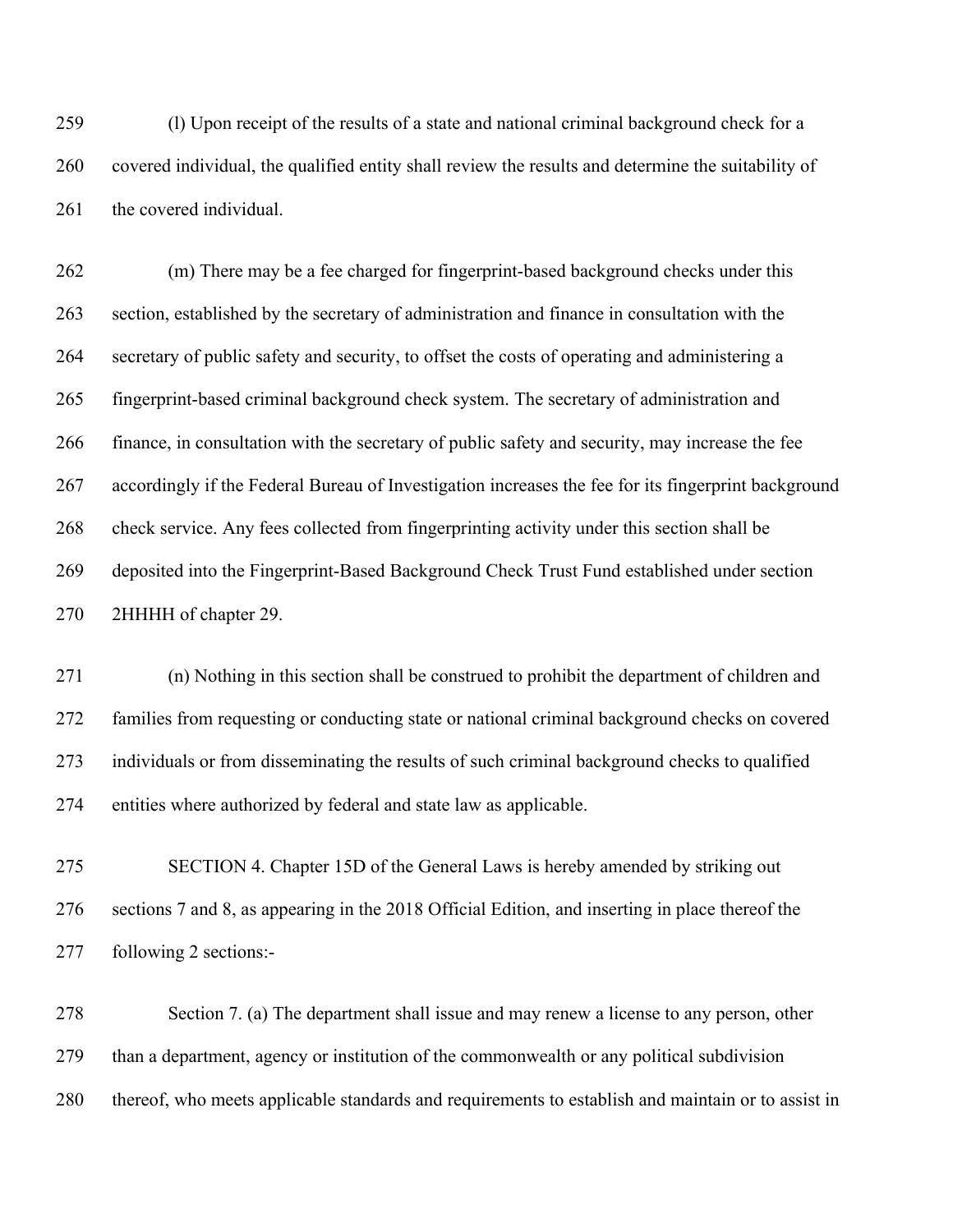281 the establishment and maintenance of a school-aged child care program, a child care center, a family child care home, a placement agency, a large family child care home, family foster care that is not supervised and approved by a placement agency, residential program or temporary shelter facility.

 As part of the department's licensing and background record check process, the department, prior to issuing any license, shall: (i) obtain from the sex offender registry board all available sex offender registry information, including all registration forms and documents maintained by the sex offender registry board considered necessary by the department to investigate background record checks or licensing violations, associated with the address of the program, center, facility or home; and (ii) conduct fingerprint-based background checks of the state and national criminal history databases, as authorized by Public Law 92-544. The fingerprint-based background checks shall be conducted on any current holder of or applicant for a family child care assistant certificate or any current holder of or applicant seeking a license for family child care, small group and school age child care, large group and school age child care, a residential program or a placement agency. The fingerprint-based background checks shall also be required for any household member, age 15 or older, or any person, age 15 or older, regularly on the premises of applicants for family child care licensure, as well as in-home non-relative caregivers. Authorized department staff may receive all criminal offender record information and the results of checks of state and national criminal history databases pursuant to said Public Law 92-544. When the department obtains the results of checks of state and national criminal history databases, it shall treat the information according to sections 167 to 178, inclusive, of chapter 6 and the regulations thereunder regarding criminal offender record information. Additionally, the department shall obtain all available criminal offender record information through the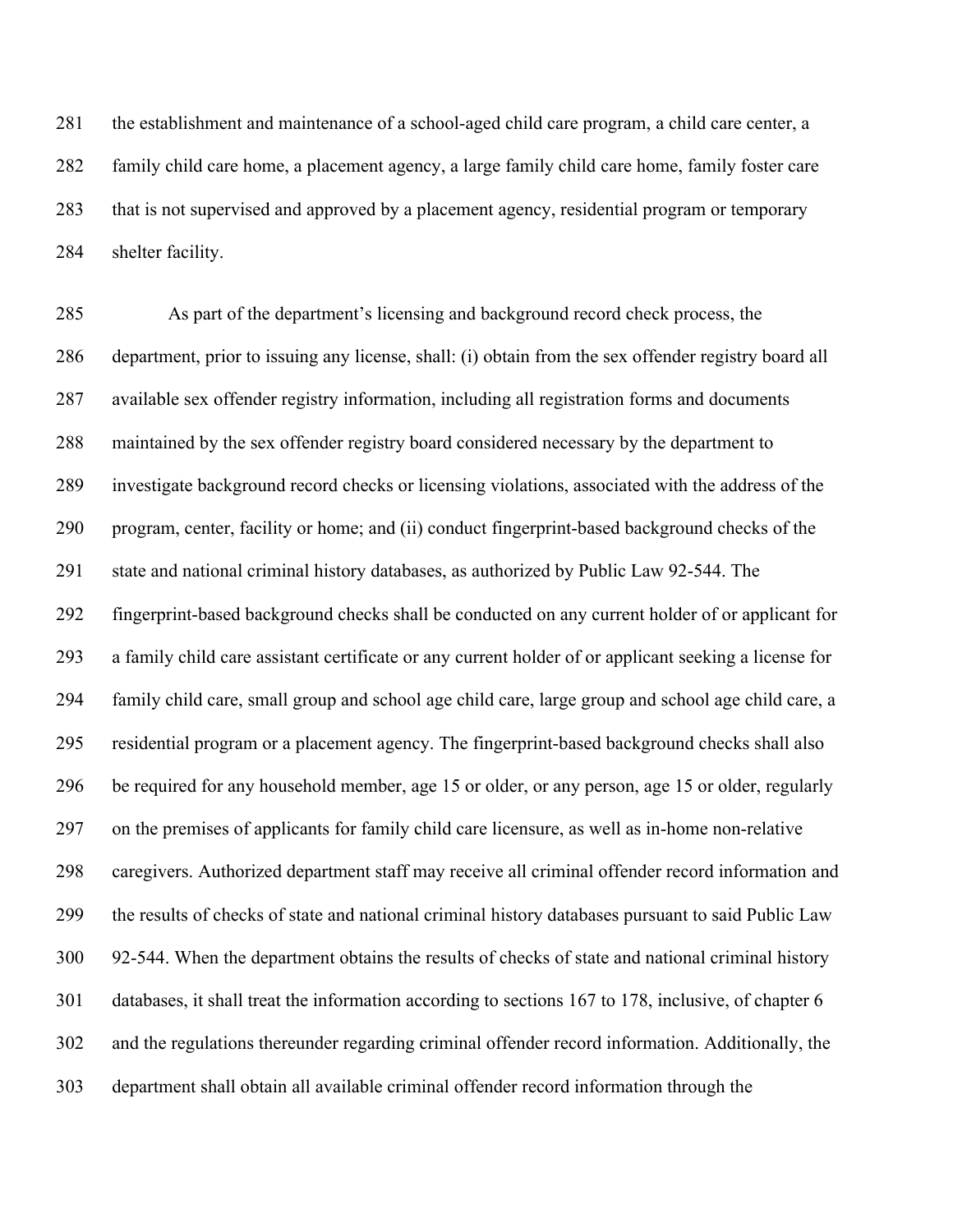department of criminal justice information services consistent with clause (13) of subsection (a) of section 172 of said chapter 6 and section 172F of said chapter 6 and all supported findings and pending investigations of abuse or neglect available through the department of children and families consistent with sections 51B, 51E and 51F of chapter 119. The department may require additional checks as required by state or federal law.

 As part of the department's licensing and background record check process, the department shall conduct fingerprint-based background checks of the state and national criminal history databases, as authorized by Public Law 92-544, to determine the suitability of all current and prospective candidates for employment or internships, whether or not those candidates have unsupervised access to children, and all candidates for volunteer positions with unsupervised access to children in department-licensed programs, unless specifically exempt under department regulations or policies. The department shall outline in its regulations or policies the circumstances under which candidates within department-licensed programs shall complete a background record check through the department regardless of the candidate's unsupervised access to children. The fingerprint-based background checks shall also be required to determine the suitability of an individual who provides transportation services on behalf of a department- licensed or approved program. Authorized department staff may receive criminal offender record information and the results of checks of state and national criminal history databases pursuant to said Public Law 92-544. When the department obtains the results of checks of state and national criminal history databases, it shall treat the information according to sections 167 to 178, inclusive, of chapter 6 and the regulations thereunder regarding criminal offender record information.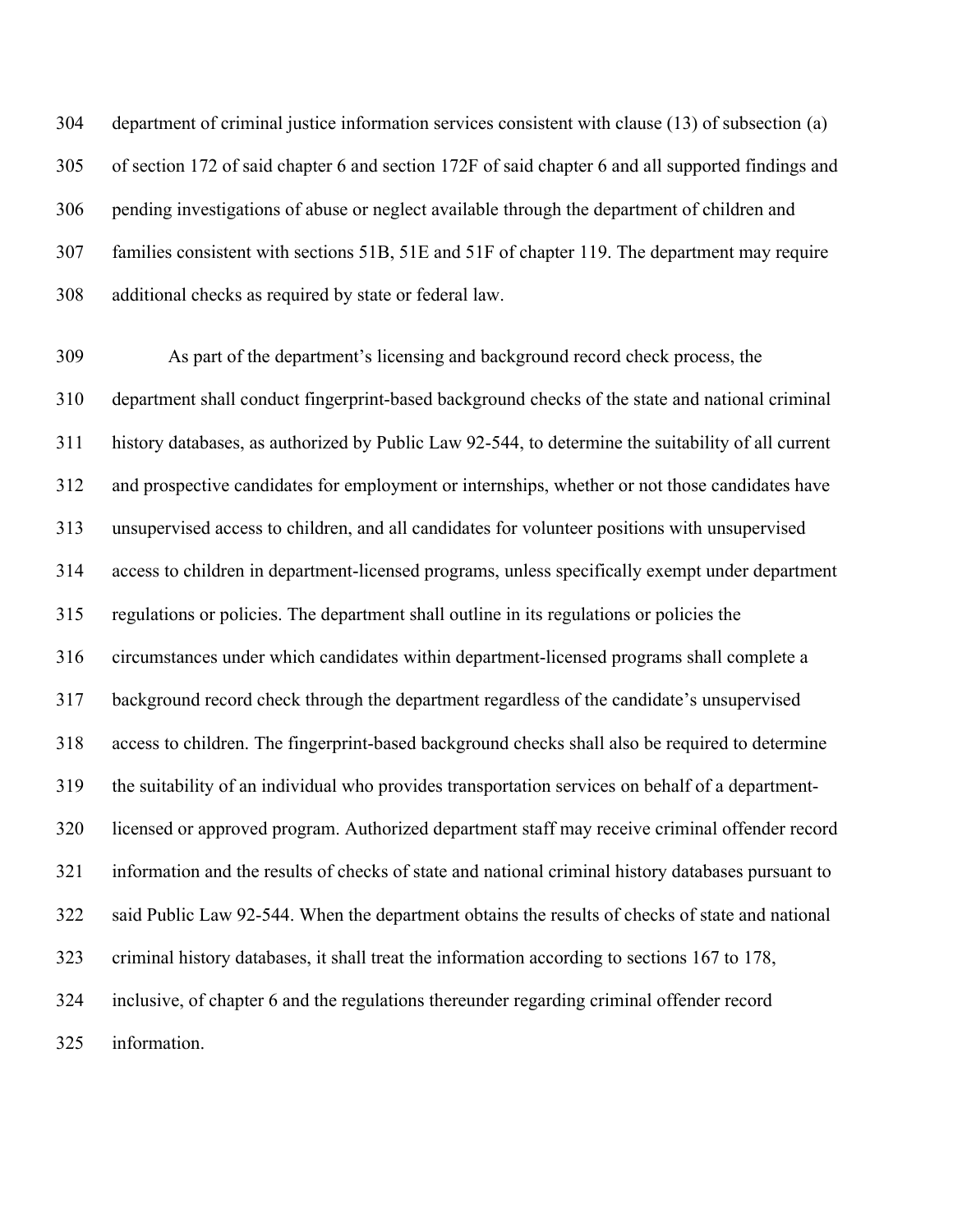(b) The department shall issue approval to a department, agency or institution of the commonwealth or any political subdivision thereof that it determines meets the applicable standards and requirements to establish and maintain a child care center, family child care home or large family child care home, placement agency, group care facility or temporary shelter facility.

 As part of the department's approval process, the department or an agency authorized by the department, prior to issuing an approval, shall: (i) obtain from the sex offender registry board all available sex offender registry information, including all registration forms and documents maintained by the sex offender registry board considered necessary by the department to investigate background record checks or licensing violations, associated with the address of the center, home or facility; and (ii) conduct fingerprint-based background checks of the state and national criminal history databases, pursuant to Public Law 92-544, that are required under this subsection.

 The fingerprint-based background checks of the state and national criminal history databases shall be conducted, pursuant to Public Law 92-544, to determine the suitability of all current or prospective candidates for employment and internships, whether or not those candidates have unsupervised access to children, and all candidates for volunteer positions with unsupervised access to children in department-approved programs, unless specifically exempt under department regulations or policies. The fingerprint-based background checks shall also be required to determine the suitability of an individual who provides transportation services on behalf of a department-approved program. Authorized department staff may receive criminal offender record information and the results of checks of state and national criminal history information databases pursuant to said Public Law 92-544. When the department obtains the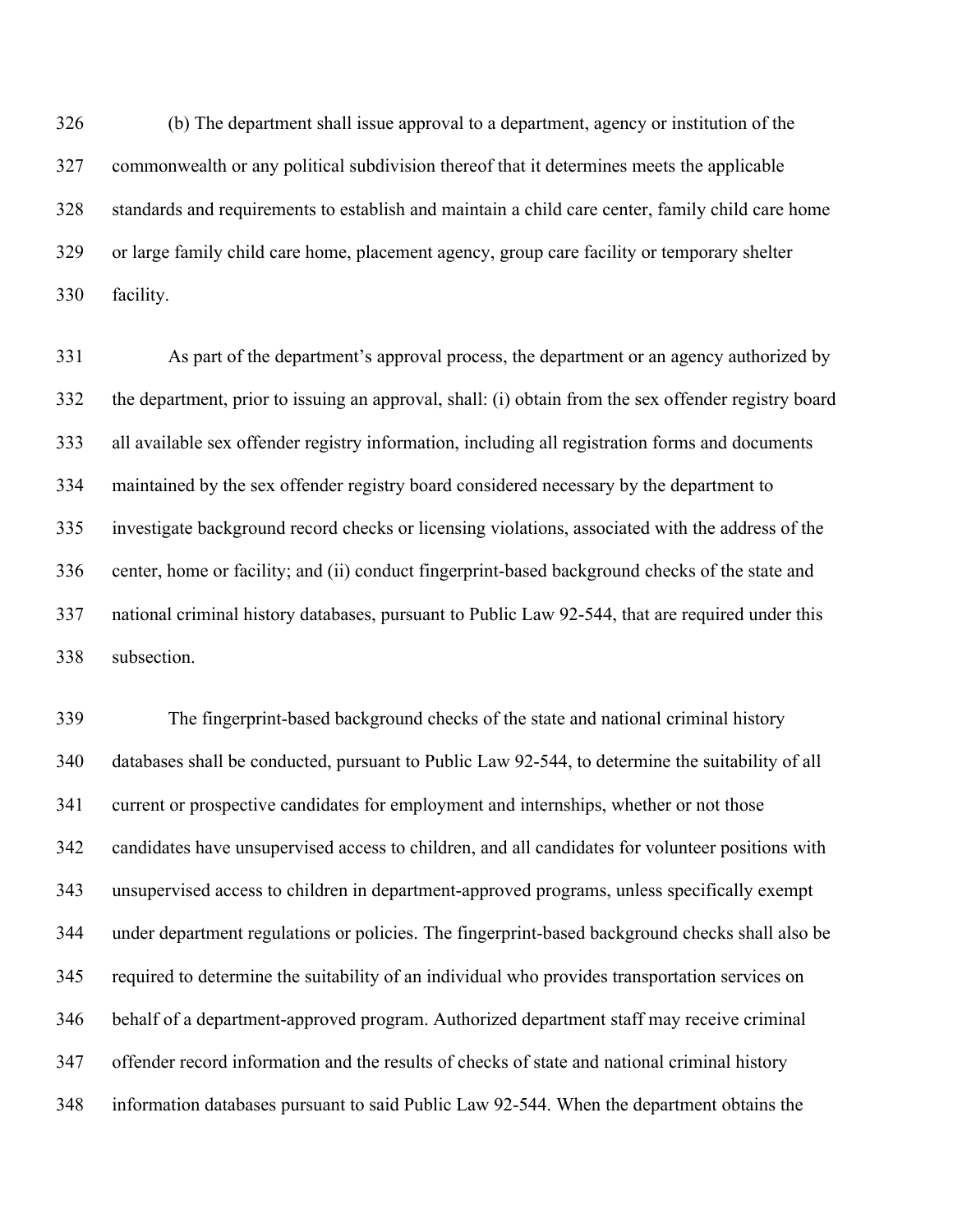results of checks of state and national criminal history databases, it shall treat the information according to sections 167 to 178, inclusive, of chapter 6 and the regulations thereunder regarding criminal offender record information.

 The fingerprint-based background checks of the state and national criminal history databases shall be conducted, pursuant to Public Law 92-544, to determine the suitability of all current or prospective candidates for employment and internships, whether or not those candidates have unsupervised access to children, and all candidates for volunteer positions with unsupervised access to children in programs run by public school districts where families of children enrolled in such programs receive funding from the department, unless specifically exempt under department regulations or policies. The fingerprint-based background checks shall also be required to determine the suitability of an individual who provides transportation services on behalf of a department-approved program. Authorized department staff may receive all criminal offender record information and the results of checks of state and national criminal history information databases pursuant to Public Law 92-544. When the department obtains the results of checks of state and national criminal history databases, it shall treat the information according to sections 167 to 178, inclusive, of chapter 6 and the regulations thereunder regarding criminal offender record information.

 (c) With respect to department-licensed and approved child care programs and any other program subject to 42 U.S.C. 9858, additional background record checks shall be required by the department's regulations or policies consistent with federal and state law.

 (d) The department may issue a provisional license for or may provisionally approve a school-aged child care program, a child care center, a family child care home or large family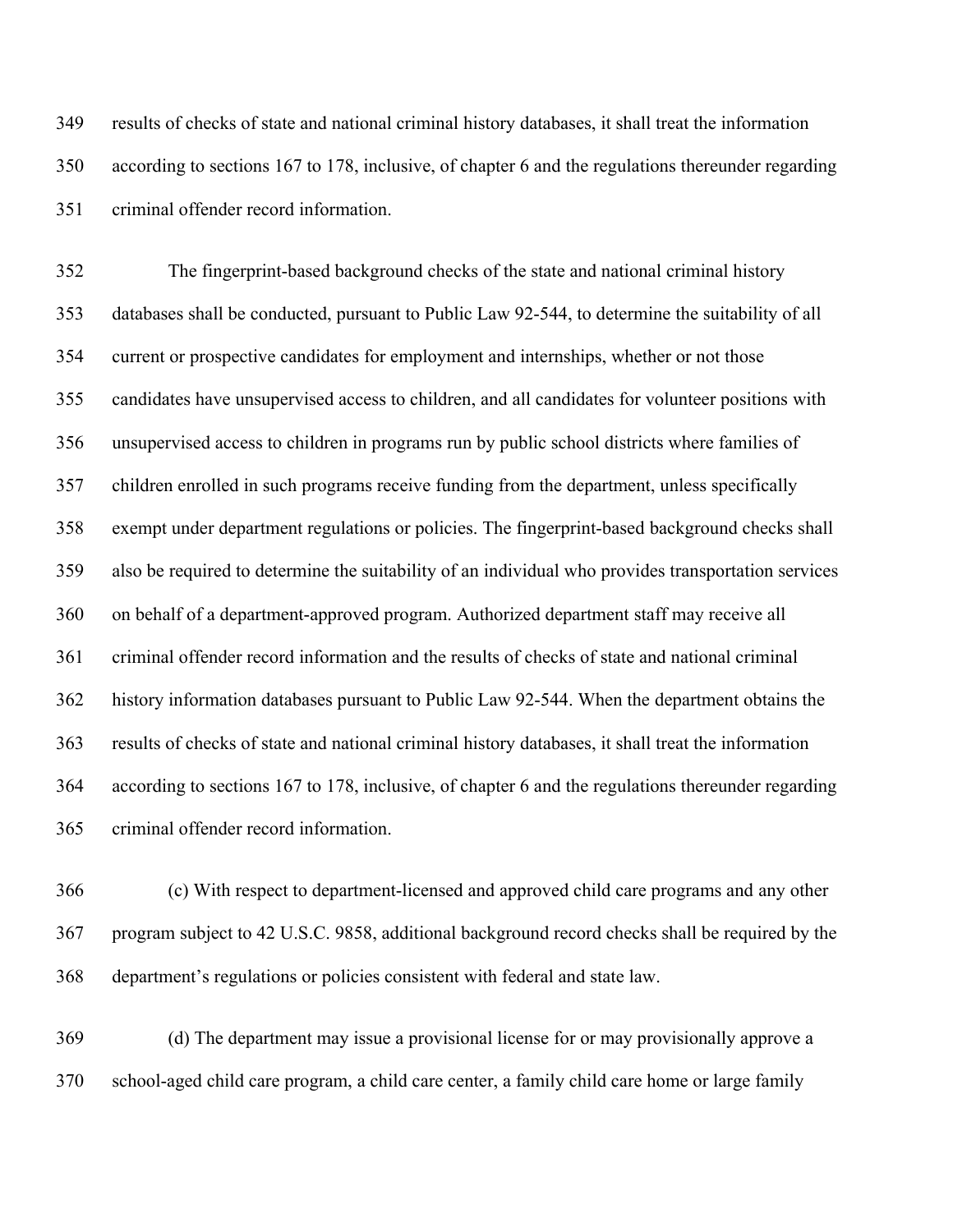child care home, family foster care that is not supervised and approved by a placement agency, a placement agency, a group care facility or temporary shelter facility that has not previously operated or is operating but is temporarily unable to meet applicable standards and requirements. A provisional license or approval shall be issued for a period of not more than 6 months and a person shall not operate under a provisional license, provisional approval or renewal thereof for more than 12 consecutive months.

 (e) Nothing in this section shall create a private right of action if a provider has acted in accordance with this section.

 Section 8. (a) The board shall adopt regulations relative to the requirements for licensure and approval of school-aged child care programs, child care centers, family child care homes or large family child care homes, family foster care that is not supervised and approved by a placement agency, placement agencies, group care facilities and temporary shelter facilities. These regulations shall be appropriate for the protection of the health, well-being and development of children and shall include, but not be limited to, provisions relative to: (i) admission policies and procedures; (ii) the safe transport of children; (iii) physical plants and equipment; (iv) the number and qualifications of staff; (v) the nature of programs of care and treatment; (vi) behavior management and child guidance policies and procedure; (vii) health care and nutrition; (viii) rights and responsibilities of parents, children and staff; (ix) recordkeeping and other procedures relevant to evaluation including, but not limited to, reports by placement agencies detailing the number and nature, as defined jointly by the University of Massachusetts center for adoption research and policy in the city of Worcester and the department of children and families, of adoptions processed during each calendar quarter to be filed with the center 393 annually not later than January 30; (x) organization, financing and administration; and (xi) the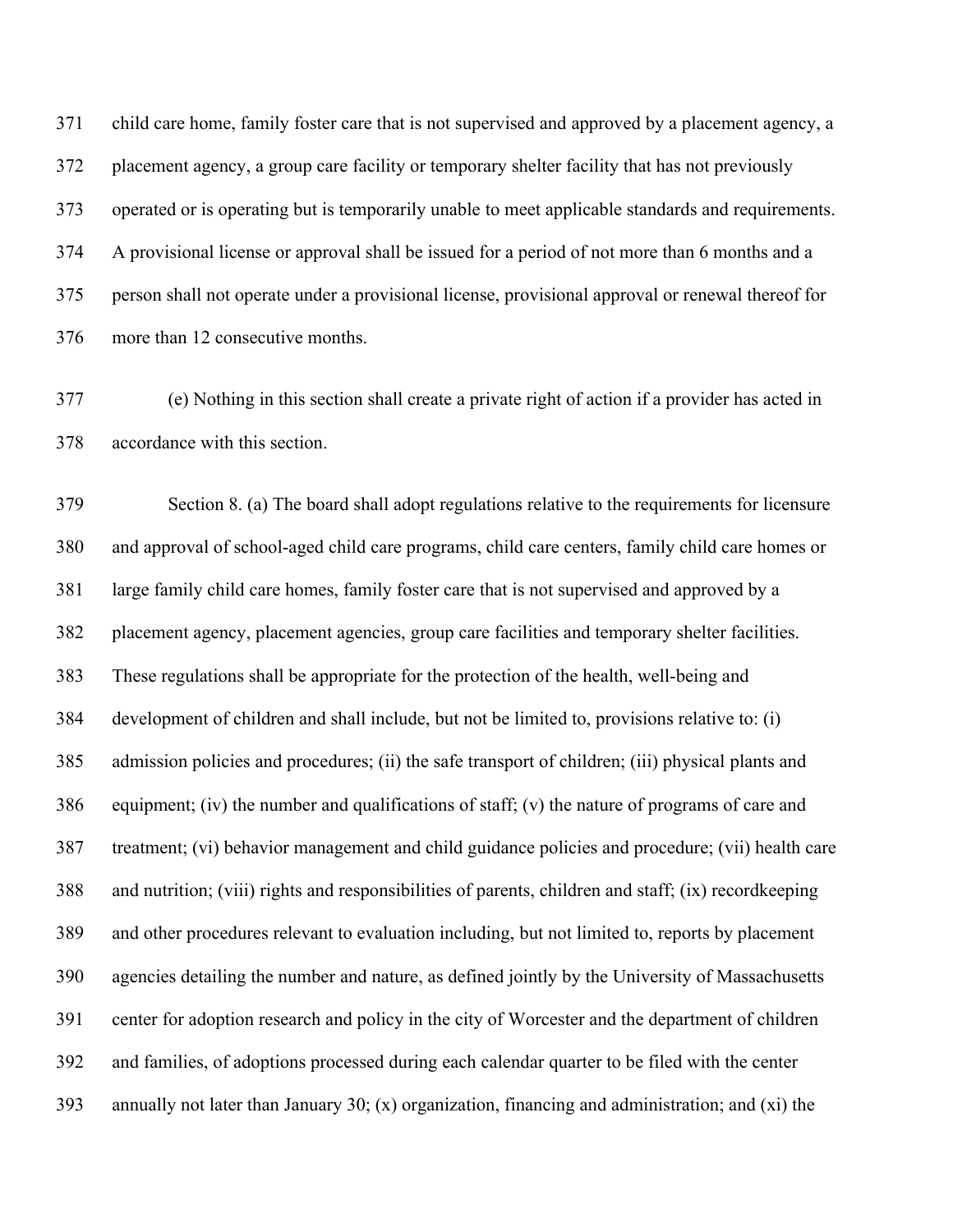imposition of civil fines and other sanctions. The board shall consult with the board of elementary and secondary education, the executive office of public safety and security and the executive office of health and human services before adopting any rules and regulations. The board shall submit any rules and regulations, and any revisions to the rules and regulations, to the joint committee on education for review and comment not less than 60 days before adoption.

 (b) The regulations may establish classifications for department licensure, approval or funding that are necessary to achieve the purposes of this section, but the standards and requirements for approval of a child care center, family child care home or large family child care home, placement agency, group care facility or temporary shelter operated by a department, agency or institution of the commonwealth or any political subdivision thereof shall be the same as or higher than those applicable to the licensure of comparable facilities or services. The regulations shall establish reasonable license fees and appropriate terms for licenses granted under this section. No license or approval shall be transferable.

 (c) Any regulations relating to standards and requirements for licensure and approval of large family child care homes, shall include, but not be limited to, appropriate standards for: (i) approved assistants as provided in this chapter; (ii) additional floor space; (iii) staff-to-child ratios for multiple age and size groupings; (iv) limitations on the number of infants in care at 1 time; (v) the hours of school-aged care; (vi) the number and age of school-aged children cared for; (vii) requiring a provider to have not less than 3 years of experience in licensed family child care and not less than 5 hours of specialized training before licensure as a large family child care provider; and (viii) requiring a provider to have not less than 10 additional hours of training each year. In formulating the regulations relative to family child care homes, large family child care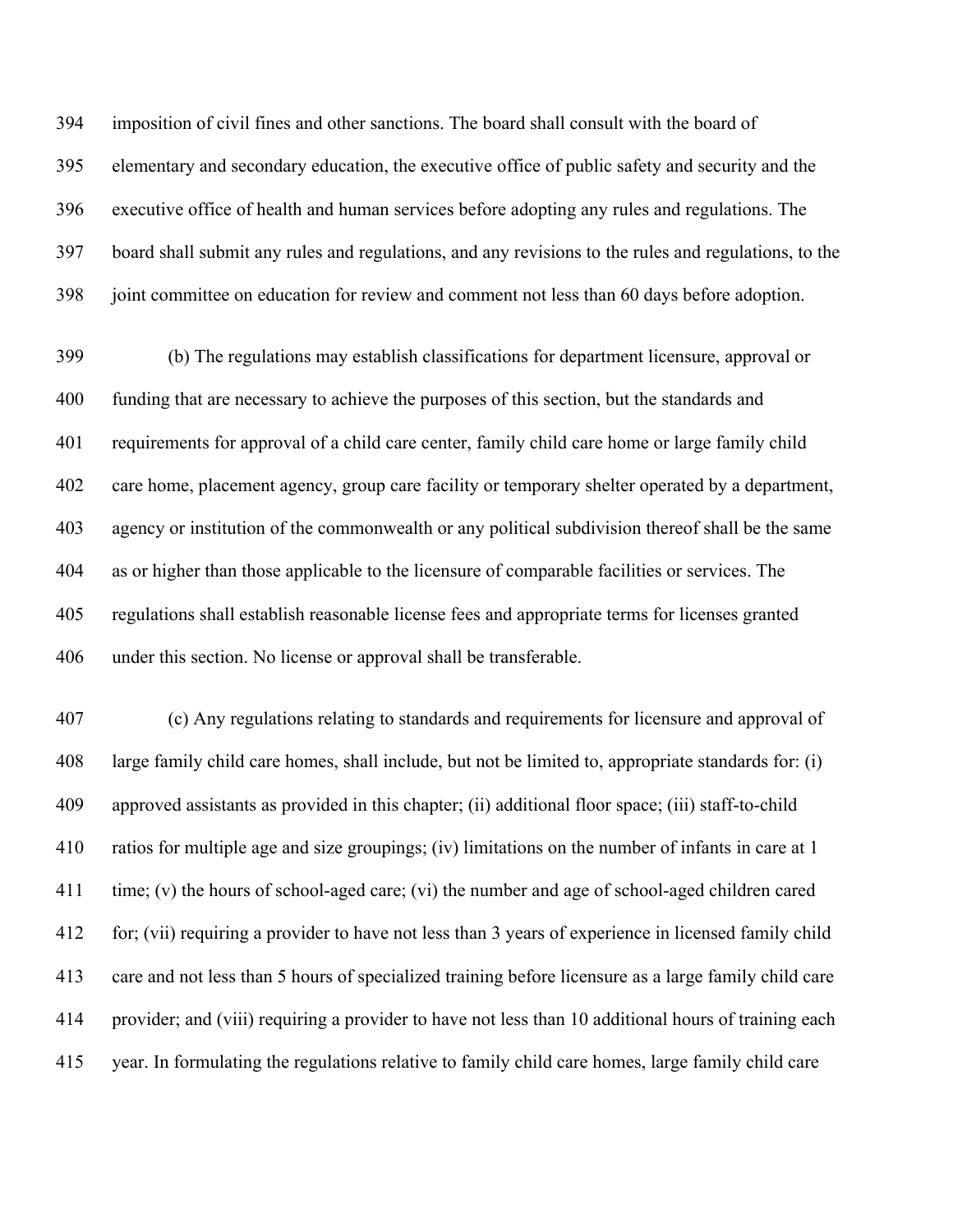homes and family foster care, the department shall give special attention to fire and safety precautions.

 (d) The timing, scope and nature of the department's background record check process shall be established by the board in its regulations or policies and shall be consistent with federal and state law; provided, however, that nothing in this section shall prohibit the department from completing the background record check process in a shorter amount of time than that required by federal or state law. The regulations shall provide that a person who provides child care or support services or who has unsupervised access to children in a program or facility licensed, approved or funded by the department and household members, age 15 or older, or persons regularly on the premises, age 15 or older, of a family child care home or a large family child care home shall be subject to a background record check at least once every 3 years in accordance with regulations established by the department; provided, however, that a candidate for employment in a department-licensed, approved or funded program who is subject to a fingerprint-based check of the state and national criminal history databases for the same 430 employer that is approved pursuant to chapter 19B or chapter 71B shall submit to a fingerprint- based check under regulations established by the department; provided further, that a person who is considered suitable by the department shall not be subject to more than 1 fingerprint-based check every 3 years to maintain employment with the same employer that is department- licensed, approved or funded pursuant to this chapter and is subject to said chapter 19B or said chapter 71B and shall not be subject to additional fingerprint-based checks for the same employer when fingerprinted for the department first unless an exception described in the regulations or policies of the department applies or an increased frequency is required by state or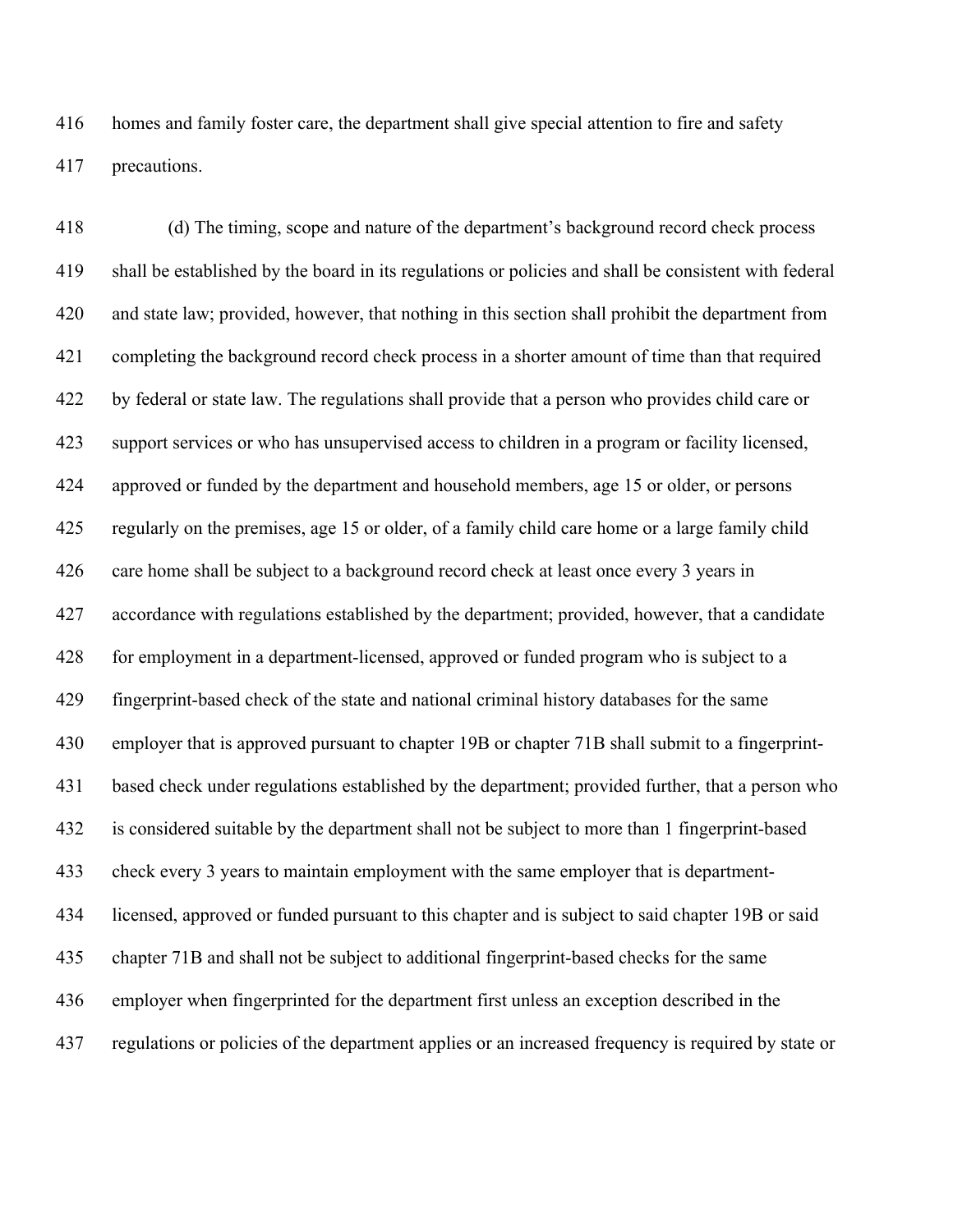federal law; and provided further, that the department shall only determine whether an applicant is suitable for affiliation with a department-licensed, approved or funded program.

 The board shall adopt regulations requiring the following individuals to be subject to a sex offender registry information check pursuant to sections 178I and 178J of chapter 6: (i) a person defined as an applicant of a department-licensed, approved or funded program; (ii) an individual providing child care or support services with unsupervised access to children in a program or facility licensed, approved or funded by the department when mandated by department regulations or policies consistent with federal and state law; (iii) household members, age 15 or older, or persons regularly on the premises, age 15 or older, of family child care and large family child care homes; (iv) department-funded caregivers or candidates for employment, internships or volunteer positions within programs receiving federal funding pursuant to 42 U.S.C. 9858, consistent with department regulations or policies; and (v) an individual who provides transportation services on behalf of a department-licensed, department-funded or department-approved program. The regulations shall establish the conditions upon which the department may deny an application for a license, a renewal or approval of a license, employment or department funding. The board shall adopt regulations establishing an address search of the sex offender registry for the licensing and license renewal or approval of school- aged child care programs, child care centers, family child care homes, large family child care homes, placement agencies, family foster care that is not supervised and approved by a placement agency, group care facilities or temporary shelter facilities, including the conditions under which the department may deny an application for a license, license renewal, approval or funding based upon the information obtained from the address search of the sex offender registry.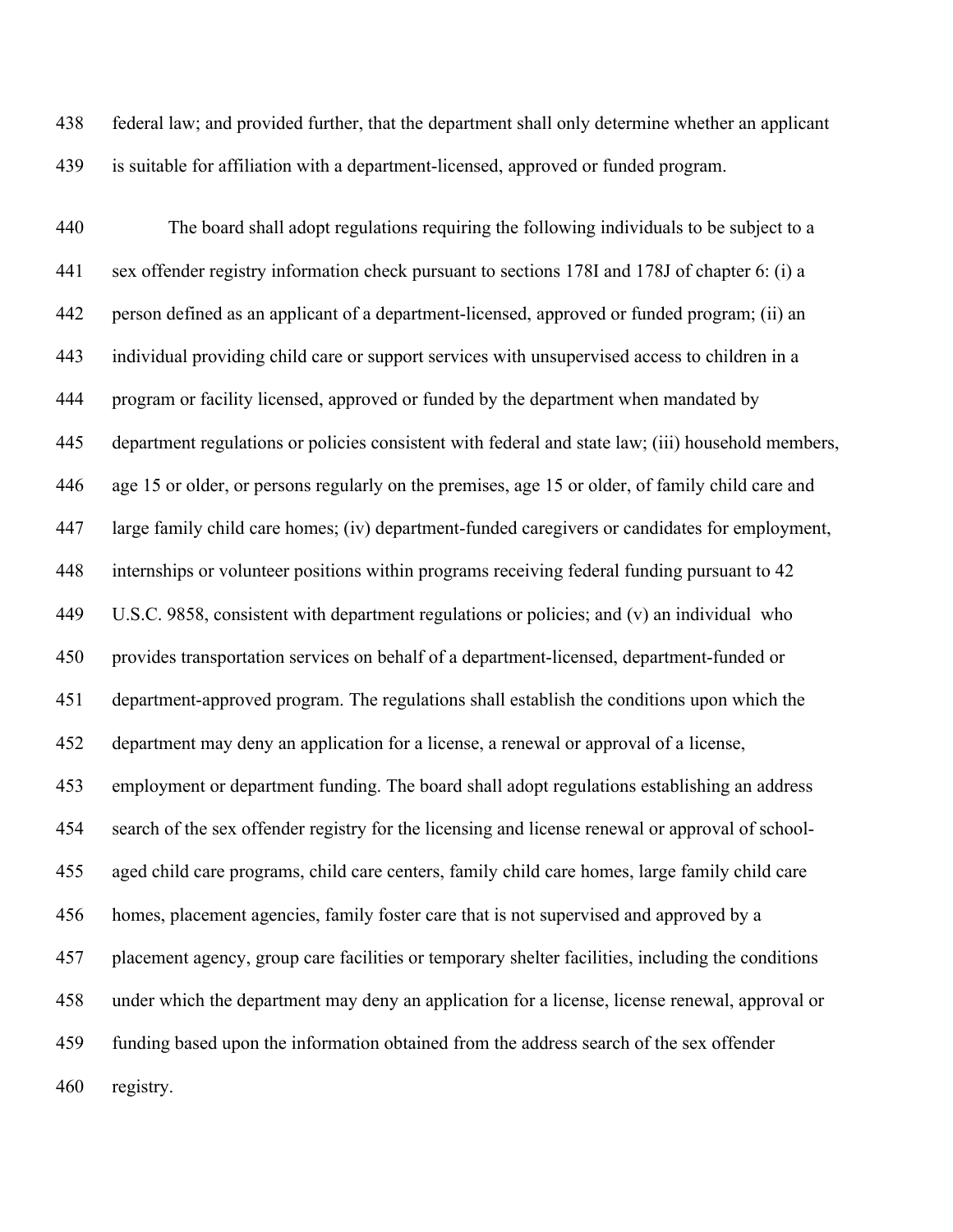(e) Any rule or regulation involving medical treatment shall include appropriate exemptions for children whose parents object to such treatment on the ground that it conflicts with the tenets and practice of a recognized church or religious denomination of which the parent or child is an adherent or member. The regulations shall require that each child care program licensed or approved by the department shall obtain from a parent or guardian of a child in its care age 2 to 6 years, inclusive, a statement, signed by a physician or an employee of a health care agency, that the child has been screened for lead poisoning. This statement shall be obtained upon the child's enrollment if the child is 2 years of age or older or at the time the child attains 2 years of age if enrolled earlier.

 (f) The regulations shall require a person who operates a school age child care program as defined in section 2 of chapter 132B or a child care center to comply with the requirements regarding pesticide applications under sections 6C to 6I, inclusive, of said chapter 132B.

- (g) The regulations shall require that fines authorized by this section shall range from \$50 to \$1,000; provided, however, that no fine imposed on a family child care home, large family child care home or child care center shall exceed \$250 per violation.
- (h) The department shall provide consultation to assist applicants in meeting its requirements for licensure or approval and in meeting other applicable state and local requirements relative to fire, safety and zoning codes.
- (i) The board shall conduct a comprehensive review of rules and regulations established under this section at least once every 5 years.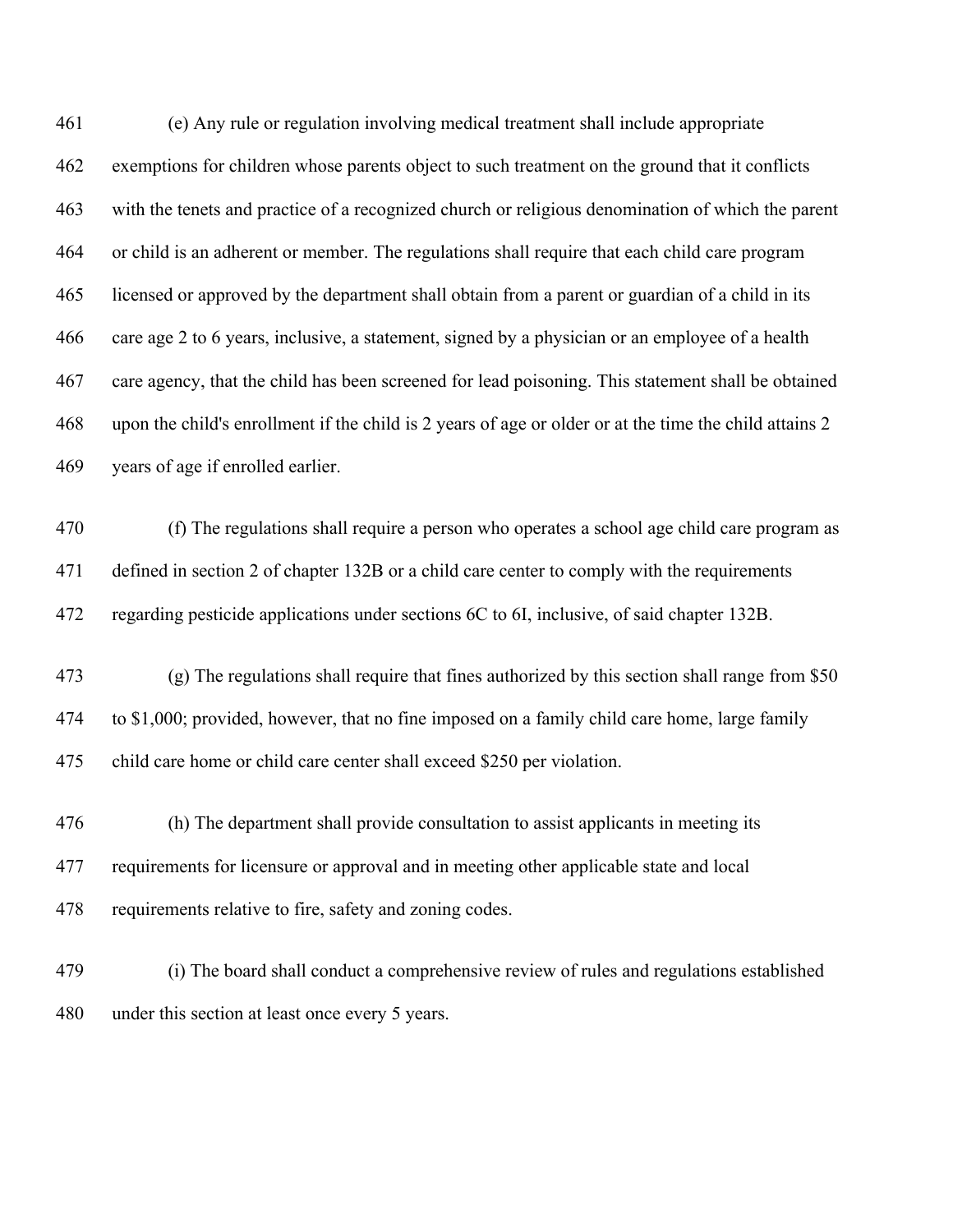(j) Fingerprints obtained pursuant to subsections (a) and (b) of section 7 and subsection (d) of this section shall be submitted to the identification section of the department of state police for a state criminal history check and forwarded to the Federal Bureau of Investigation for a national criminal history check in accordance with the policies and procedures established by the identification section of the department of state police and by the department of criminal justice information services. Fingerprint submissions may be retained by the Federal Bureau of Investigation, the identification section of the department of state police and the department of criminal justice information services to assist the department of early education and care in its review of suitability for initial or continued licensure, certification, approval or funding. The department of criminal justice information services may disseminate the results of a state and national criminal history check to the department of early education and care to determine the suitability of: (i) a current holder of or applicant for a family child care, small group and school age, large group and school age and residential and placement license or family child care assistant certificate; (ii) current and prospective candidates for employment and for internships and volunteer positions where there is unsupervised access to children in a department-licensed, approved or funded program, consistent with department regulations or policies and with federal and state law; (iii) household members, age 15 or older, or persons, age 15 or older, regularly on the premises of family child care providers and applicants for family child care licensure; (iv) department-funded caregivers or candidates within programs receiving federal funding pursuant to 42 U.S.C. 9858, consistent with department regulations or policies; and (v) an individual who is or will be providing transportation services on behalf of, whether or not they have unsupervised access to children in, a department-licensed, approved or funded program, consistent with department regulations or policies. If the department receives information from a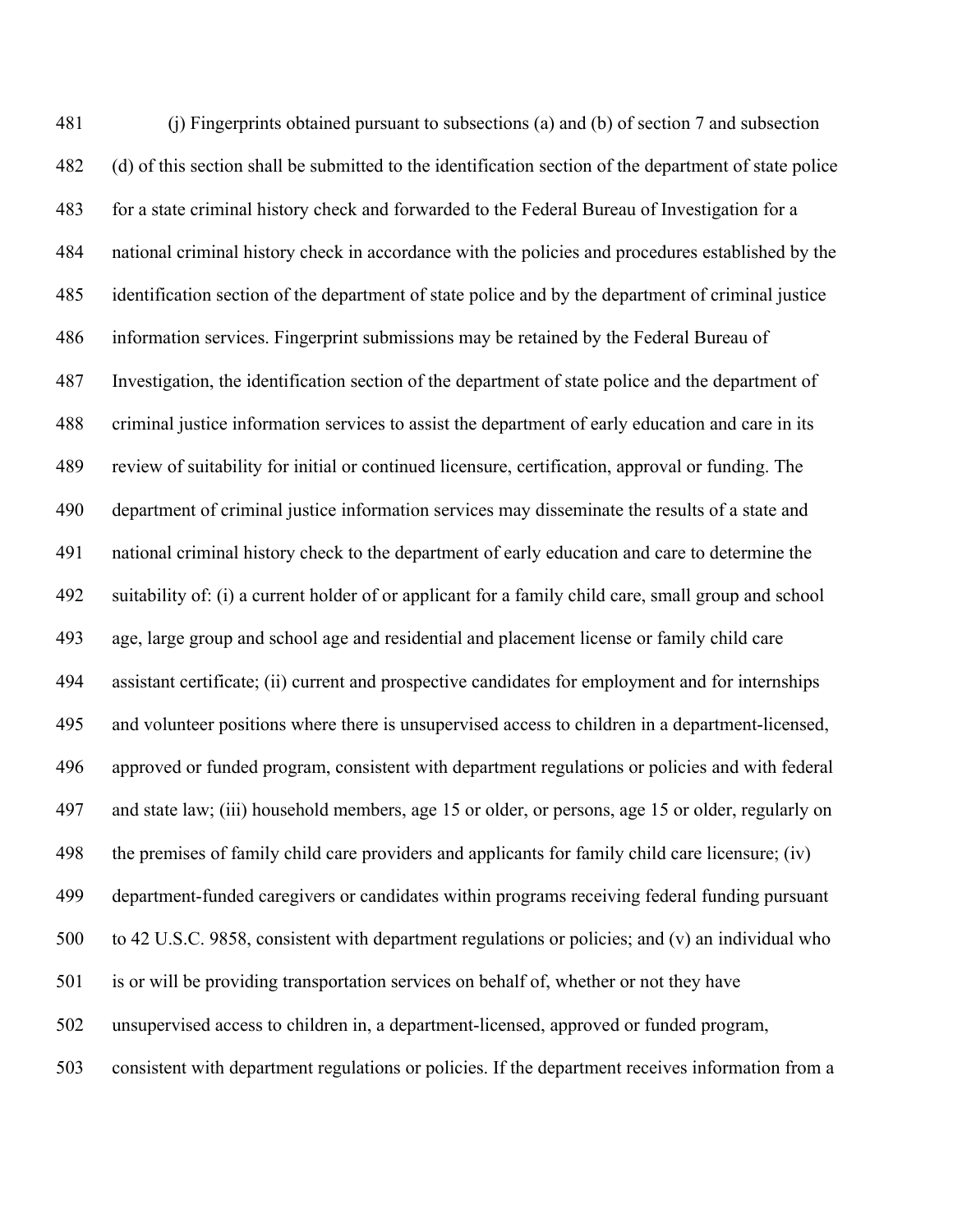background record check that does not include a final disposition or is otherwise incomplete, the department may request that such person provide additional information to assist the department in determining the suitability of the individual for licensure, certification, approval, funding or employment.

 The board of early education and care shall promulgate regulations necessary to carry out this subsection. The regulations shall address the circumstances under which a licensed, approved or funded program may hire an individual in provisional status consistent with this section, the department's regulations or policies and the federal requirements of 42 U.S.C. 9858f. For the purposes of this subsection, "provisional status" shall mean the standing of a candidate for employment, for an internship or for a volunteer position with a department-licensed, approved or funded program, or a candidate who will have access to children in such programs, who the department preliminarily approves to have supervised access to children after obtaining the results of state and national fingerprint-based criminal history checks and required sex offender registry checks consistent with federal and state law and the department's regulations or policies.

 A candidate may be hired by the employer in provisional status if the employer determines that hiring the candidate is necessary and authorized by department regulations or policies and is consistent with federal law. Candidates in provisional status shall adhere to the requirements of the department regulations and policies. If a program or transportation provider seeks to hire a candidate in provisional status, the department may require the candidate to provide additional information regarding the individual's history of criminal convictions, if any, to assist the department in determining the individual's suitability for provisional status; provided, however, that access to children shall not occur prior to the program or transportation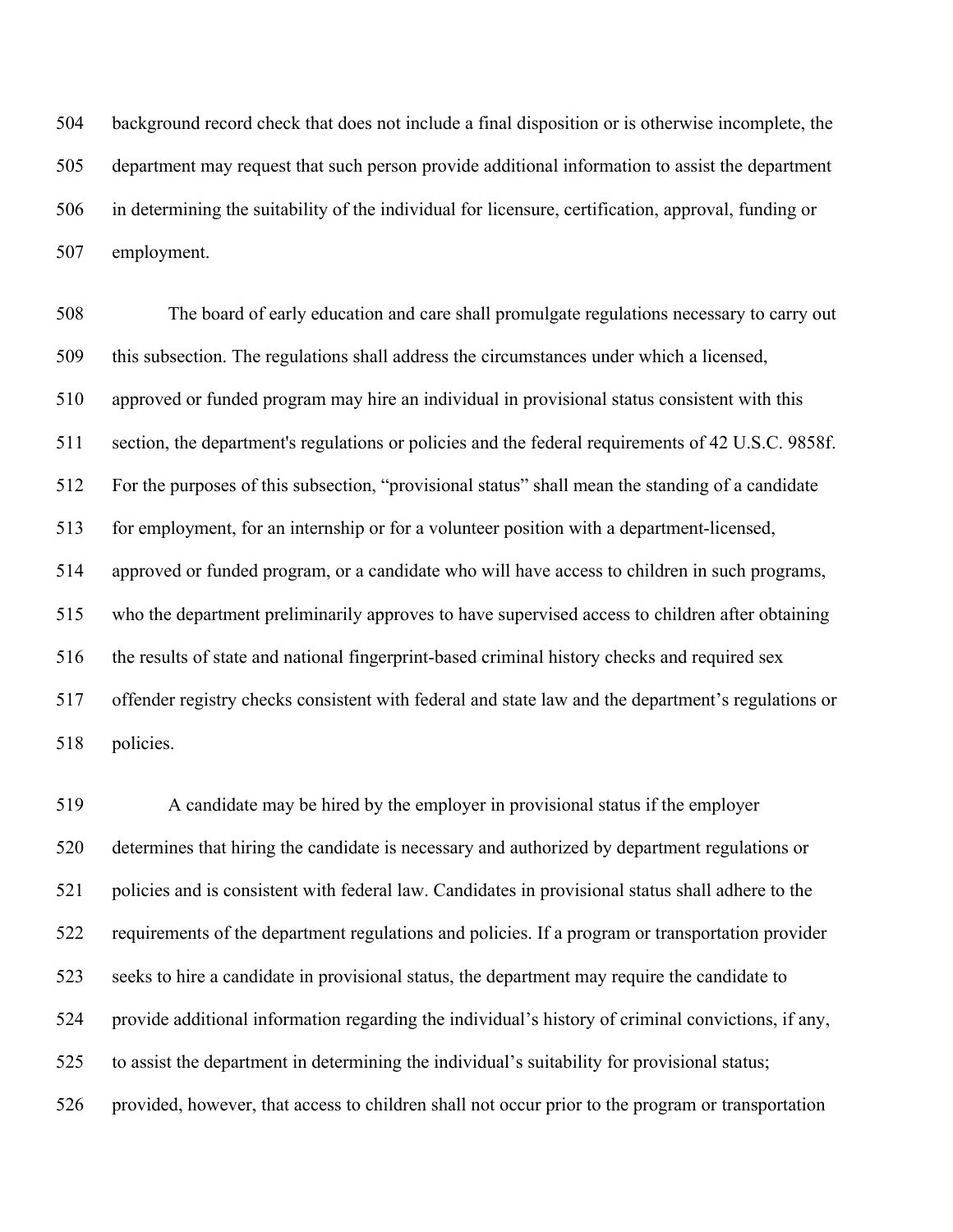provider obtaining the results of a fingerprint-based state and national criminal checks and all sex offender registry information checks pursuant to sections 178I and 178J of chapter 6 and consistent with federal and state law and department regulations and policies. The department of criminal justice information services shall disseminate the results of the criminal background check to the department. The department of criminal justice information

 services shall only disseminate information under this section that would otherwise be available to requesting entities pursuant to sections 167 to 178, inclusive, of said chapter 6 and the

regulations thereto regarding criminal offender record information.

 (k) The board shall adopt regulations establishing the conclusiveness of information obtained by the department of criminal justice information in an address search of the sex offender registry for the licensing, license renewal or approval of school-aged child care programs, child care centers, family child care homes, large family child care homes, placement agencies, family foster care that is not supervised and approved by a placement agency, group care facilities or temporary shelter facilities, including the conditions in which the address search of the sex offender registry shall be sufficient cause for the department to deny an application for a license, license renewal or approval.

 (l) All persons required to submit fingerprints pursuant to this chapter including, but not limited to: (i) a holder of or applicant for a family child care, small group and school age, large group and school age and residential and placement license or family child care assistant certificate; (ii) candidates for employment, internships and volunteer positions in department- licensed, approved or funded programs, consistent with department regulations or policies; (iii) household members, age 15 or older, or persons, age 15 or older, regularly on the premises of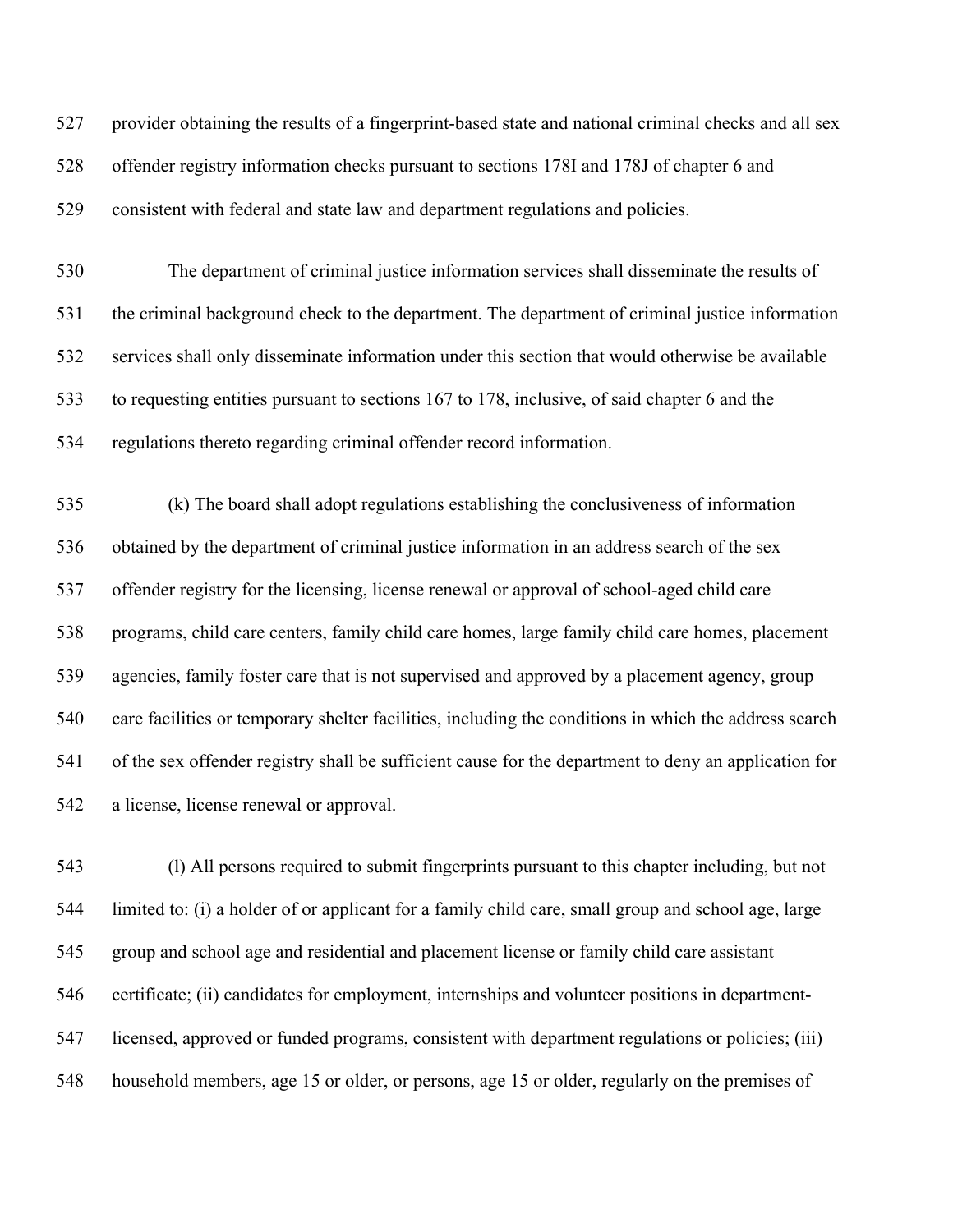family child care providers and applicants for family child care licensure; (iv) department-funded caregivers or candidates within programs in receipt of federal funding pursuant to 42 U.S.C. 9858, consistent with department regulations or policies; and (v) a candidate who will provide transportation services on behalf of, or who will have unsupervised access to children in, a department-licensed, approved or funded program, consistent with department regulations or policies, shall pay a fee, to be established by the secretary of administration and finance, in consultation with the secretary of public safety and security and the commissioner, to offset the costs of operating and administering a fingerprint-based criminal background check system; provided, however, that such fee shall not exceed the fingerprint background check service fee charged by the Federal Bureau of Investigations. The department-licensed, approved or funded programs may reimburse candidates for employment, internships or volunteer positions for all or a portion of the fee on the grounds of financial hardship. Fees collected pursuant to this subsection shall be deposited into the Fingerprint-Based Background Check Trust Fund established in section 2HHHH of chapter 29.

 (m) The department's review process into a person's presumptive and discretionary disqualifications shall include an opportunity for the person to address department personnel, if requested by the person, about any disqualifications. Upon receipt of such a request, it shall be within the discretion of the department to conduct a telephone or in-person interview or to accept a written statement by the person to make a final suitability determination.

 (n) Nothing in this section shall create a private right of action if a provider has acted in accordance with this section.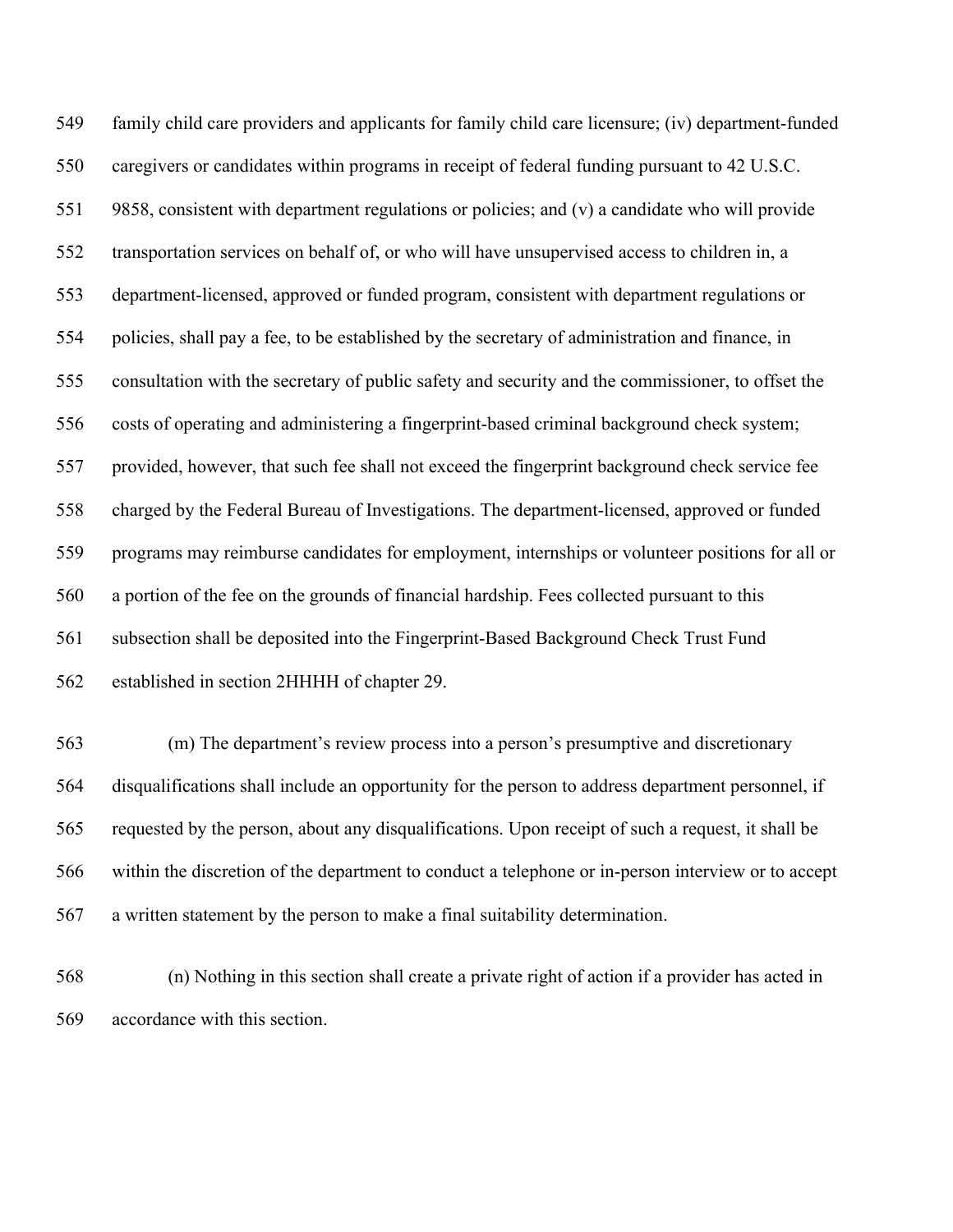| 570 | SECTION 5. Subsection (a) of section 69 of chapter 23A of the General Laws, as                     |
|-----|----------------------------------------------------------------------------------------------------|
| 571 | appearing in section 9 of chapter 358 of the acts of 2020, is hereby amended by striking out the   |
| 572 | last sentence and inserting in place thereof the following sentence:-                              |
| 573 | For the purposes of this section, the term "micro business" shall mean a business: (i) with        |
| 574 | not more than 5 employees; (ii) located in a census tract as reported in the most recently         |
| 575 | completed decennial census published by the United States Census Bureau that has a median          |
| 576 | household income not more than 80 per cent of the statewide median household income; and (iii)     |
| 577 | with not more than \$250,000 in annual revenue.                                                    |
| 578 | SECTION 6. Section 2HHHH of chapter 29 of the General Laws, as appearing in the                    |
| 579 | 2018 Official Edition, is hereby amended by striking out, in lines 4 and 14, the word "sections"   |
| 580 | and inserting in place thereof, in each instance, the following words:- section 1720 of chapter 6, |
| 581 | sections.                                                                                          |
| 582 | SECTION 7. Subsection (b) of section 2WWWW of said chapter 29, as so appearing, is                 |
| 583 | hereby amended by inserting after the word "regulations", in line 19, the following words:-;       |
| 584 | provided, that money in the fund may also be expended for payments to such hospitals necessary     |
| 585 | to reconcile prior-year assessment amounts due to timing discrepancies in the calculation of the   |
| 586 | ratio described in subsection (b) of section 67 of chapter 118E.                                   |
| 587 | SECTION 8. Subsection (c) of section 3A of chapter 40A of the General Laws, as                     |
| 588 | appearing in section 18 of chapter 358 of the acts of 2020, is hereby amended by inserting after   |
| 589 | the word "department", the first time it appears, the following words:- of housing and             |
| 590 | community development.                                                                             |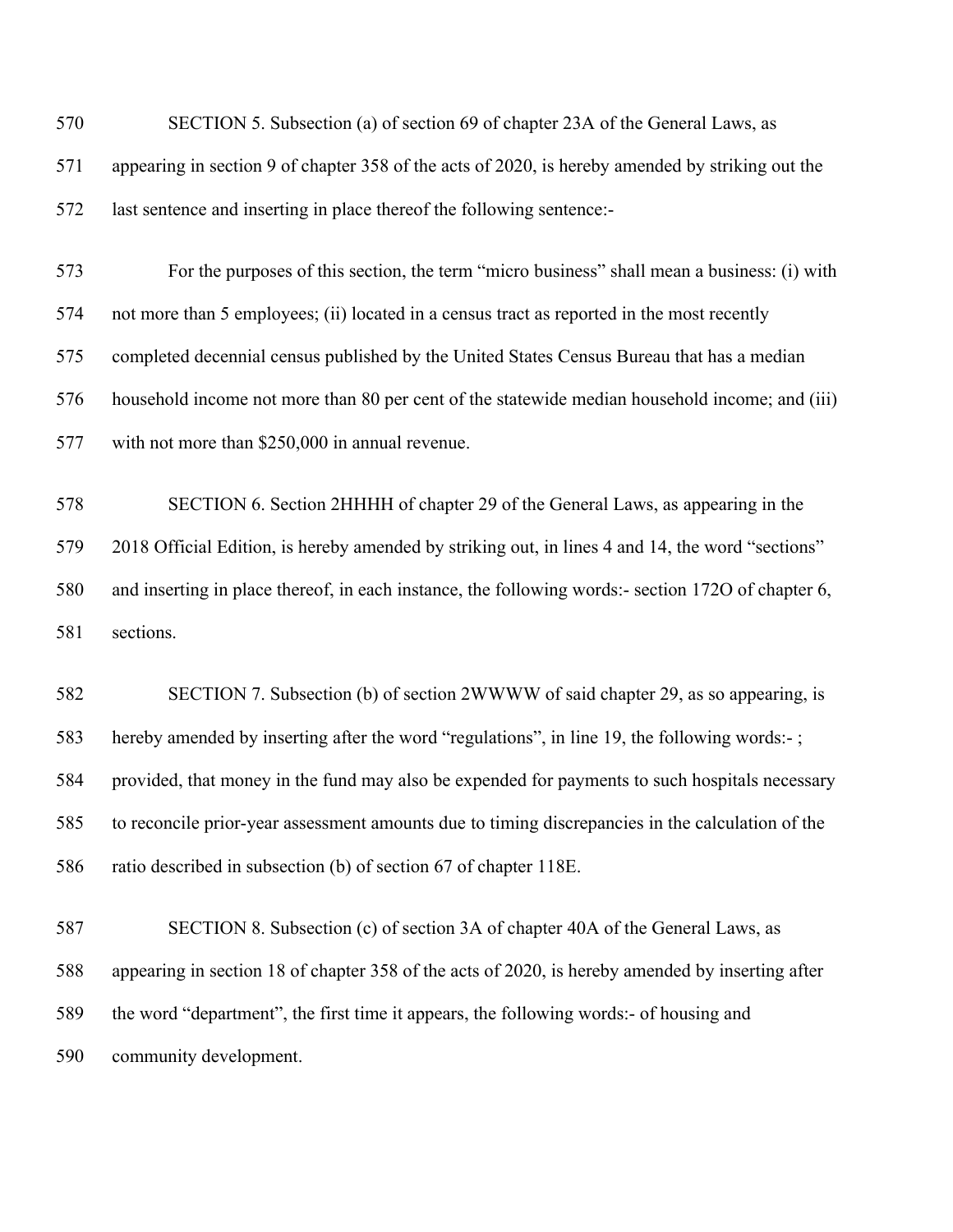| 591 | SECTION 9. The fifth paragraph of section 5 of said chapter 40A, as appearing in section           |
|-----|----------------------------------------------------------------------------------------------------|
| 592 | 19 of said chapter 358, is hereby amended by striking out clause (4) and inserting in place        |
| 593 | thereof the following clause:-                                                                     |
| 594 | (4) the adoption of a smart growth zoning district or starter home zoning district in              |
| 595 | accordance with section 3 of chapter 40R.                                                          |
| 596 | SECTION 10. Said section 5 of said chapter 40A, as so appearing, is hereby further                 |
| 597 | amended by inserting after the fifth paragraph the following 2 paragraphs:-                        |
| 598 | Any amendment that requires a simple majority vote shall not be combined with an                   |
| 599 | amendment that requires a 2/3 majority vote.                                                       |
| 600 | If, in a city or town with a council of fewer than 25 members, there is filed with the clerk       |
| 601 | prior to final action by the council a written protest against a zoning change under this section, |
| 602 | stating the reasons duly signed by owners of 50 per cent or more of the area of the land proposed  |
| 603 | to be included in such change or of the area of the land immediately adjacent extending 300 feet   |
| 604 | therefrom, no change of any such ordinance shall be adopted except by a 2/3 vote of all            |
| 605 | members.                                                                                           |
| 606 | SECTION 11. Subsection (a) of section 7 of chapter 93L of the General Laws, as                     |
| 607 | appearing in section 65 of chapter 358 of the acts of 2020, is hereby amended by striking out the  |
| 608 | fifth paragraph and inserting in place thereof the following paragraph:-                           |
| 609 | All records of investigations by the commissioner, records of the office of the student            |

loan ombudsman established under section 35 of chapter 12 and reports of examinations by the

commissioner, including workpapers, information derived from the reports that cannot be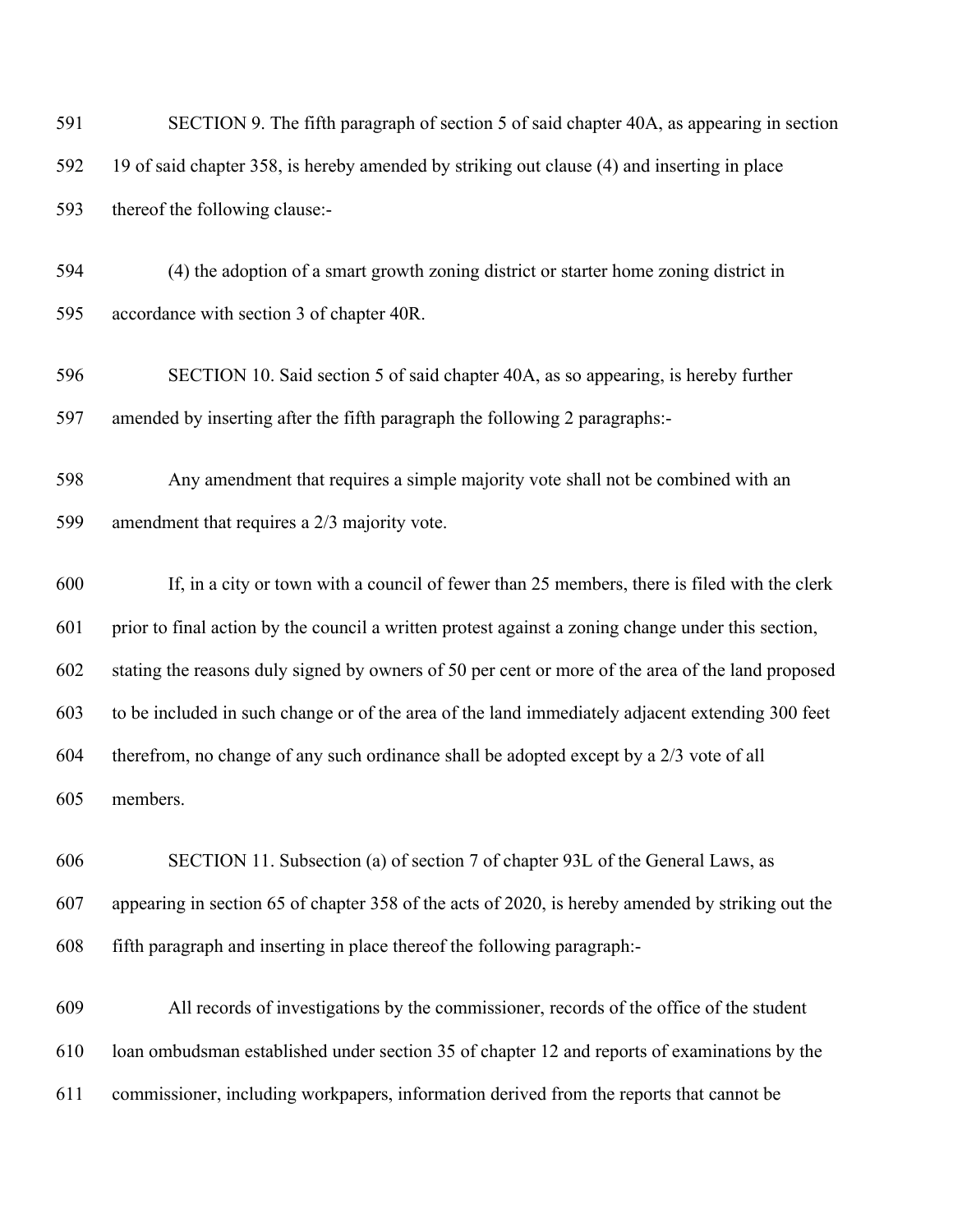obtained from other sources and responses to the reports, and any copies thereof in the possession of a student loan servicer under the supervision of the commissioner, shall be confidential and privileged communications; provided, however, that nothing in this subsection shall interfere with the work of the office of the student loan ombudsman established under said section 35 of said chapter 12; and provided further, that the records of the student loan ombudsman may be made public only if the attorney general determines that such disclosure is in the public interest.

 SECTION 12. Section 3 of chapter 161A of the General Laws, as appearing in the 2018 Official Edition, is hereby amended by striking out, in lines 2 and 3, the words "board of directors of the Massachusetts Department of Transportation established in chapter 6C" and inserting in place thereof the following words:- Massachusetts Bay Transportation Authority board of directors established in section 7.

 SECTION 13. Said chapter 161A is hereby further amended by striking out section 7, as so appearing, and inserting in place thereof the following section:-

 Section 7. (a) The authority shall be governed and its corporate powers exercised by the Massachusetts Bay Transportation Authority board of directors. The board shall consist of the secretary of transportation, who shall serve ex officio, 1 person to be appointed by the advisory board who shall have municipal government experience in the service area constituting the authority and experience in transportation operations, transportation planning, housing policy, urban planning or public or private finance and 5 persons to be appointed by the governor, 1 of whom shall have experience in transportation operations and safety, 1 of whom shall have experience in public or private finance, 1 of whom shall have experience in transportation or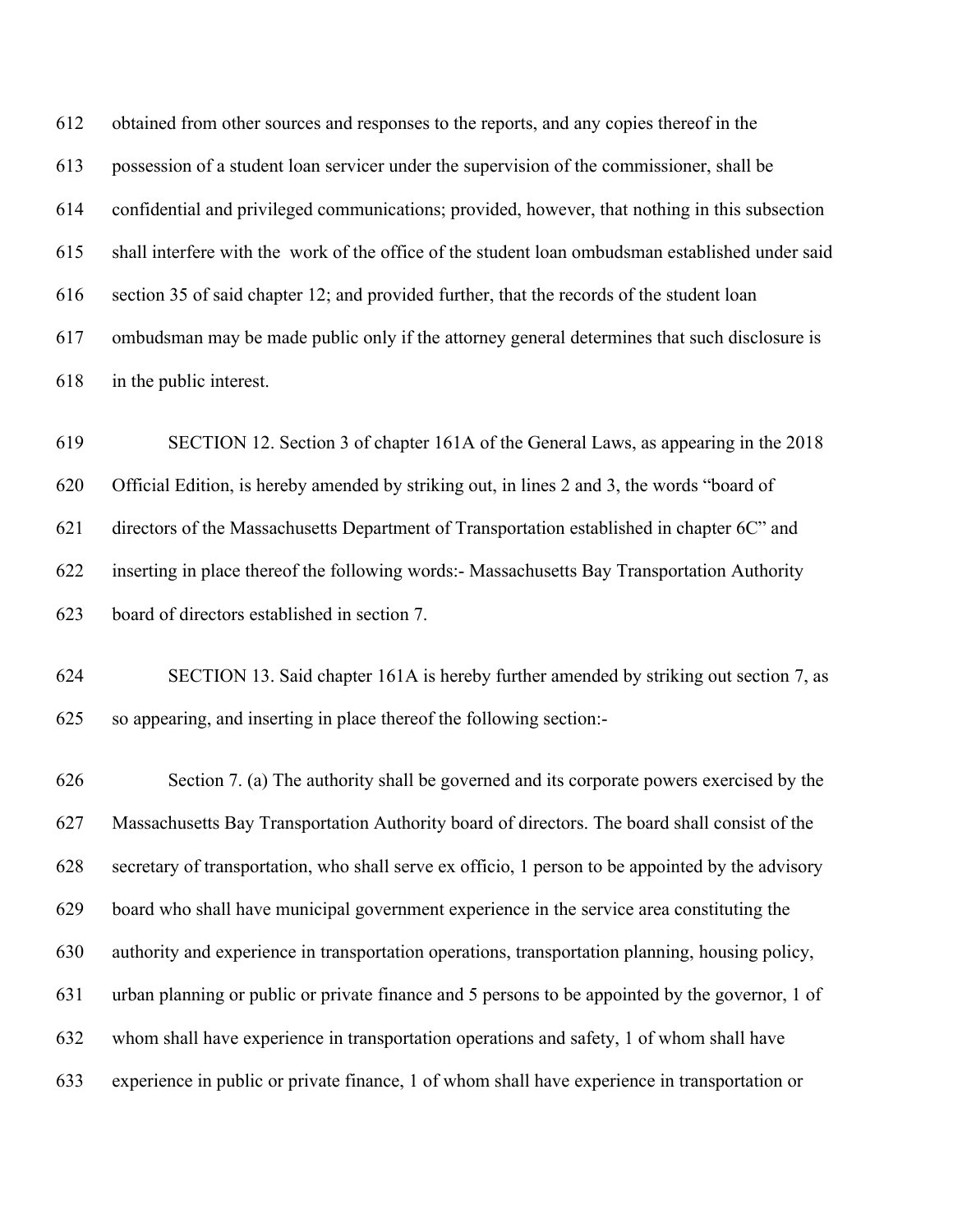urban planning, 1 of whom shall be selected from a list of 3 persons recommended by the president of the Massachusetts State Labor Council, AFL-CIO and 1 of whom shall have municipal government experience in the service area constituting the authority; provided, however, that at least 1 of the persons appointed by the governor shall be a rider as defined in section 1 who shall be a resident of an environmental justice population as defined in section 62 of chapter 30.

 The members appointed with municipal government experience in the service area constituting the authority shall represent not less than 2 of the following service areas: (i) the 14 cities and towns; (ii) the 51 cities and towns; or (iii) the other served communities. A vacancy from a member appointed with municipal government experience in the service area constituting the authority who has served for 2 full terms shall be filled with a member with municipal government experience from a different service area of the authority than the departing member. Not less than 2 of the appointed members shall also be members of the board of directors of the Massachusetts Department of Transportation established under section 2 of chapter 6C. In making selections to the Massachusetts Bay Transportation Authority board of directors, the appointing authority shall strive to ensure a board whose diversity and inclusion are reflective of the population served by the authority.

 (b) The term of each member, except for the secretary of transportation, shall be 4 years; provided, however, that 3 of the members appointed by the governor, not including the secretary of transportation, shall serve for terms that are coterminous with the governor. A member shall be eligible for reappointment; provided, however, that a member shall not serve more than 2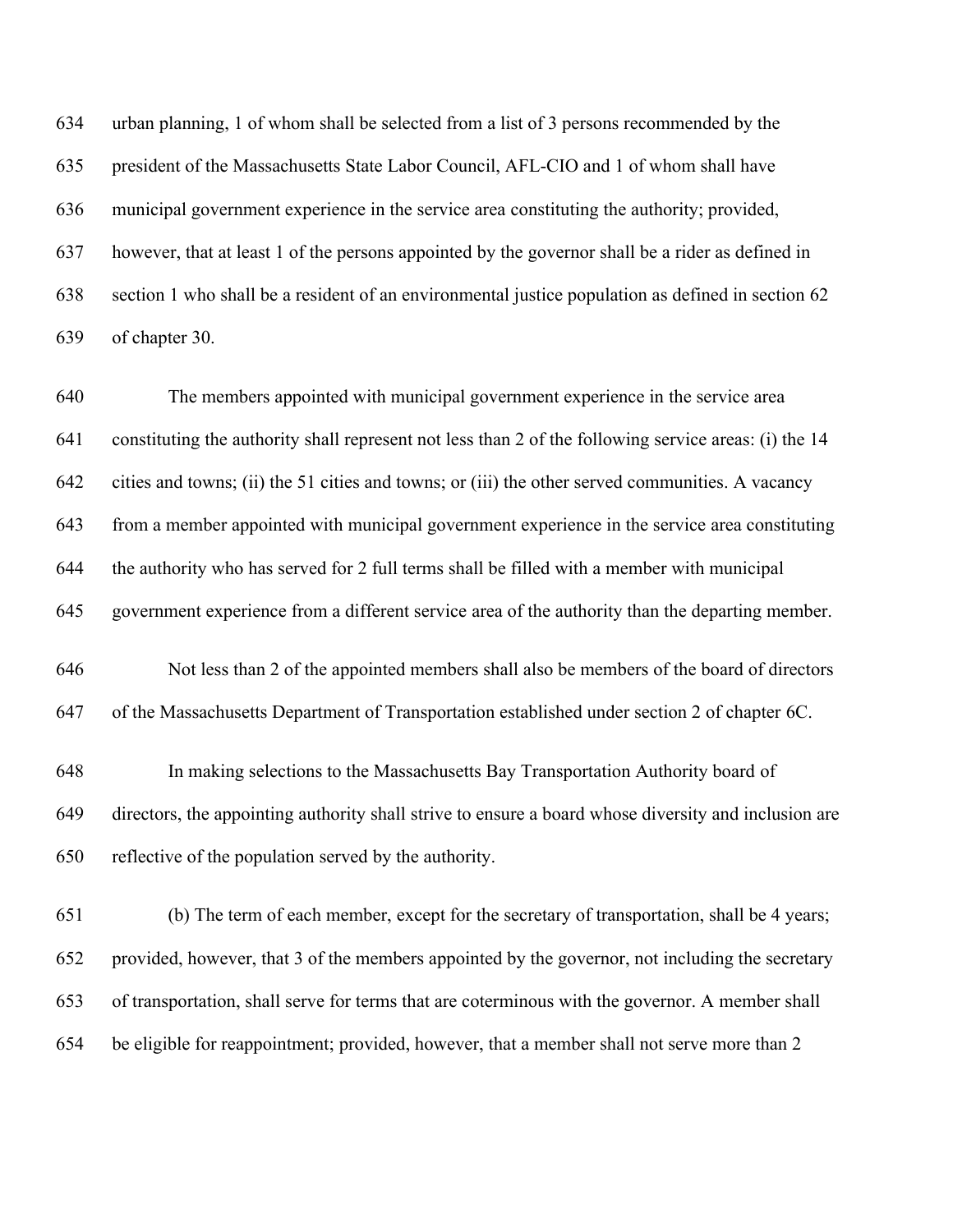terms. A member appointed to fill a vacancy in the board shall serve only for the unexpired portion of the term of the former member but may be appointed to serve 2 full terms thereafter.

 (c) Not more than 4 members shall be enrolled in the same political party. The governor shall designate 1 member to serve as chair and the board shall elect 1 member to serve as vice- chair; provided, however, that the secretary of transportation shall not serve as chair or vice-chair.

 (d) Four members of the board shall constitute a quorum and the affirmative vote of a majority of members present at a duly called meeting, if a quorum is present, shall be necessary for any action taken by the board. Any action required or permitted to be taken at a meeting of the board may be taken without a meeting if all of the members consent in writing to such action and such written consent is filed with the records of the minutes of the board. Such consent shall be treated for all purposes as a vote at a meeting.

 (e) The board shall be afforded all the powers, responsibilities and obligations under this chapter. The board may delegate any powers, responsibilities and obligations specifically afforded to it to the general manager unless otherwise prohibited by this section. The board shall adopt a written policy providing for the delegation of any of its powers and duties.

 (f) The board shall establish subcommittees, which shall include at a minimum a subcommittee on: (i) safety, health and environment; (ii) planning and workforce development; and (iii) audit and finance. Each member shall participate on 2 subcommittees of the board.

 (g) The members of the board, except for the secretary of transportation, shall receive a stipend of \$12,000 per year for the discharge of their official duties.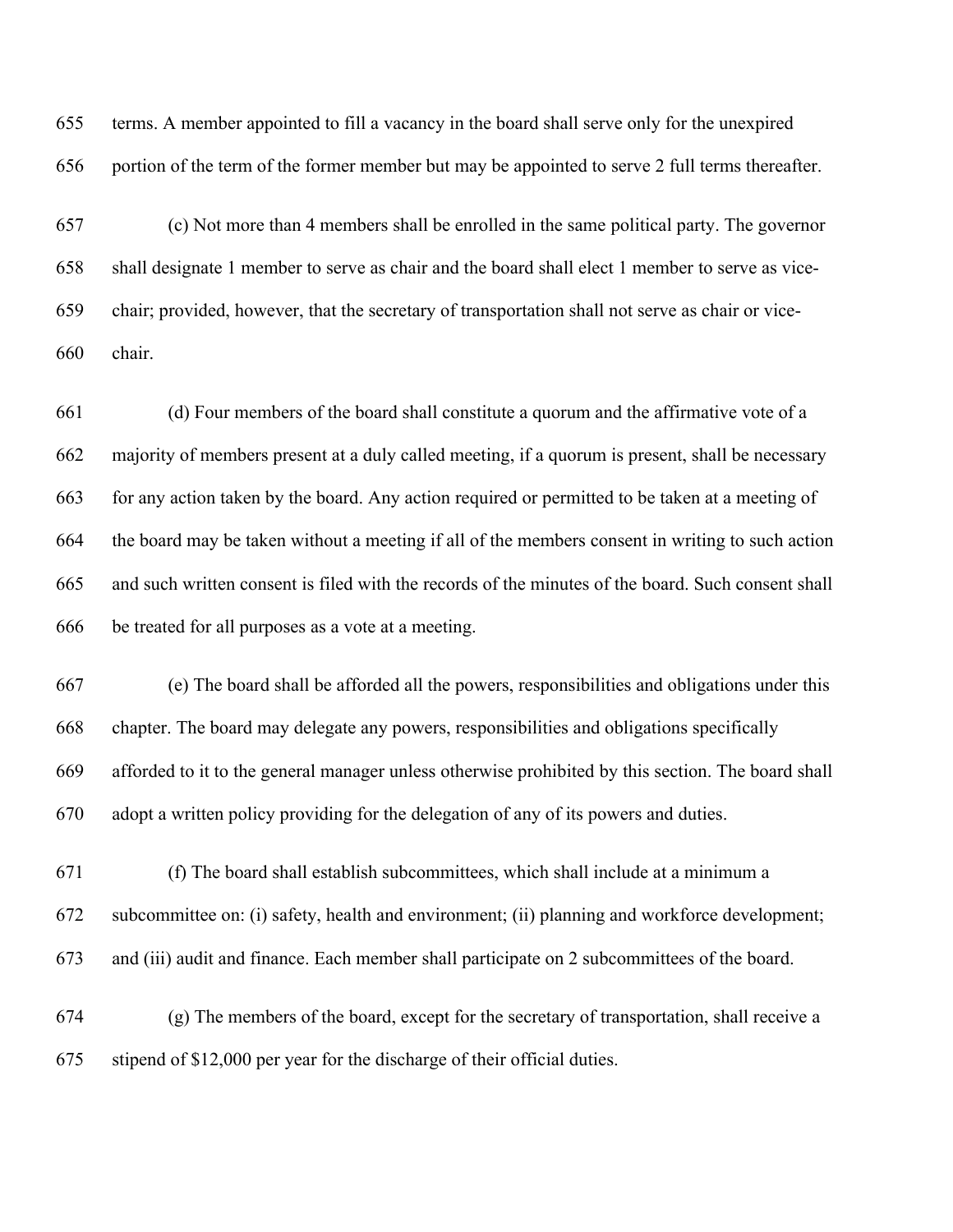(h) Meetings of the board and its subcommittees shall be subject to sections 18 to 25, inclusive, of chapter 30A. Records of the board shall be subject to section 10 of chapter 66.

 (i) The board shall meet at least 1 time per month and not less than 20 times per calendar year.

 (j) Each member shall make full disclosure of their financial interest, if any, in matters before the board by notifying the state ethics commission, in writing, and shall abstain from voting on any matter before the board in which the member has a financial interest, unless otherwise permissible under chapter 268A. Chapters 268A and 268B shall apply to the secretary of transportation in the secretary's capacity as an ex officio member. Said chapters 268A and 268B shall apply to all other members of the board, except that the board may purchase from, sell to, borrow from, loan to, contract with or otherwise deal with any person with which any member of the board has an interest or involvement; provided, however, that: (i) such interest or involvement is disclosed in advance to the members of the board and recorded in the minutes of the board; and (ii) no member having such interest or involvement may participate in a decision of the board relating to such interest or involvement. Employment by the commonwealth or service in any agency thereof shall not be deemed to be such an interest or involvement.

 (k) Members shall not be liable to the commonwealth, the authority or any other person as a result of their activities related to their duties as members of the board, whether ministerial or discretionary, except for willful dishonesty or intentional violations of law. The board may purchase liability insurance for members, officers and employees of the board and may indemnify such persons against the claims of others.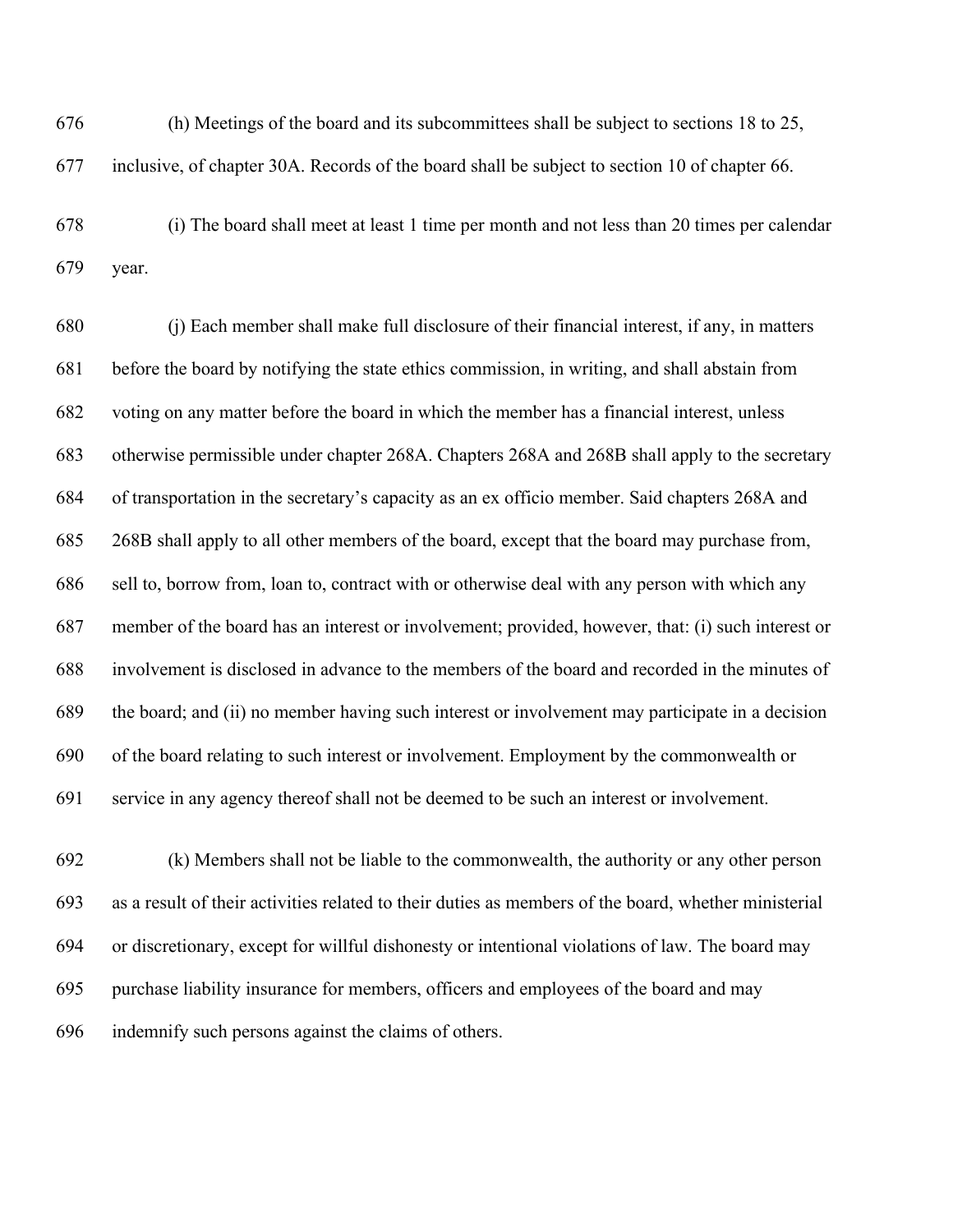SECTION 14. Chapter 46 of the acts of 2015 is hereby amended by striking out sections 199 to 208, inclusive.

 SECTION 15. Section 102 of chapter 41 of the acts of 2019 is hereby amended by striking out the words "July 1, 2021" and inserting in place thereof the following words:- April 1, 2022.

 SECTION 16. Item 7008-1117 of section 2A of chapter 142 of the acts of 2019 is hereby further amended by striking out the figure "2021", inserted by said section 31 of said chapter 201, and inserting in place thereof the following figure:- 2022.

 SECTION 17. The first paragraph of section 98 of chapter 124 of the acts of 2020 is hereby amended by striking out the second sentence and inserting in place thereof the following sentence:- The fund shall consist of revenues received by the commonwealth from the federal government pursuant to section 5001(a) of the federal Coronavirus Aid, Relief, and Economic Security Act, hereinafter referred to as the CARES Act, and any reimbursements for expenses charged to the fund.

 SECTION 18. Item 1410-0010 of section 2 of chapter 227 of the acts of 2020 is hereby amended by interesting after the word "Norton" the following words:- ; and provided further, that such funds shall be made available through June 30, 2022.

 SECTION 19. Item 2810-0100 of said section 2 of said chapter 227 is hereby amended by interesting after the words "Devir Park Revitalization Project" the following words:- ; provided further, that such funds shall be available through June 30, 2022.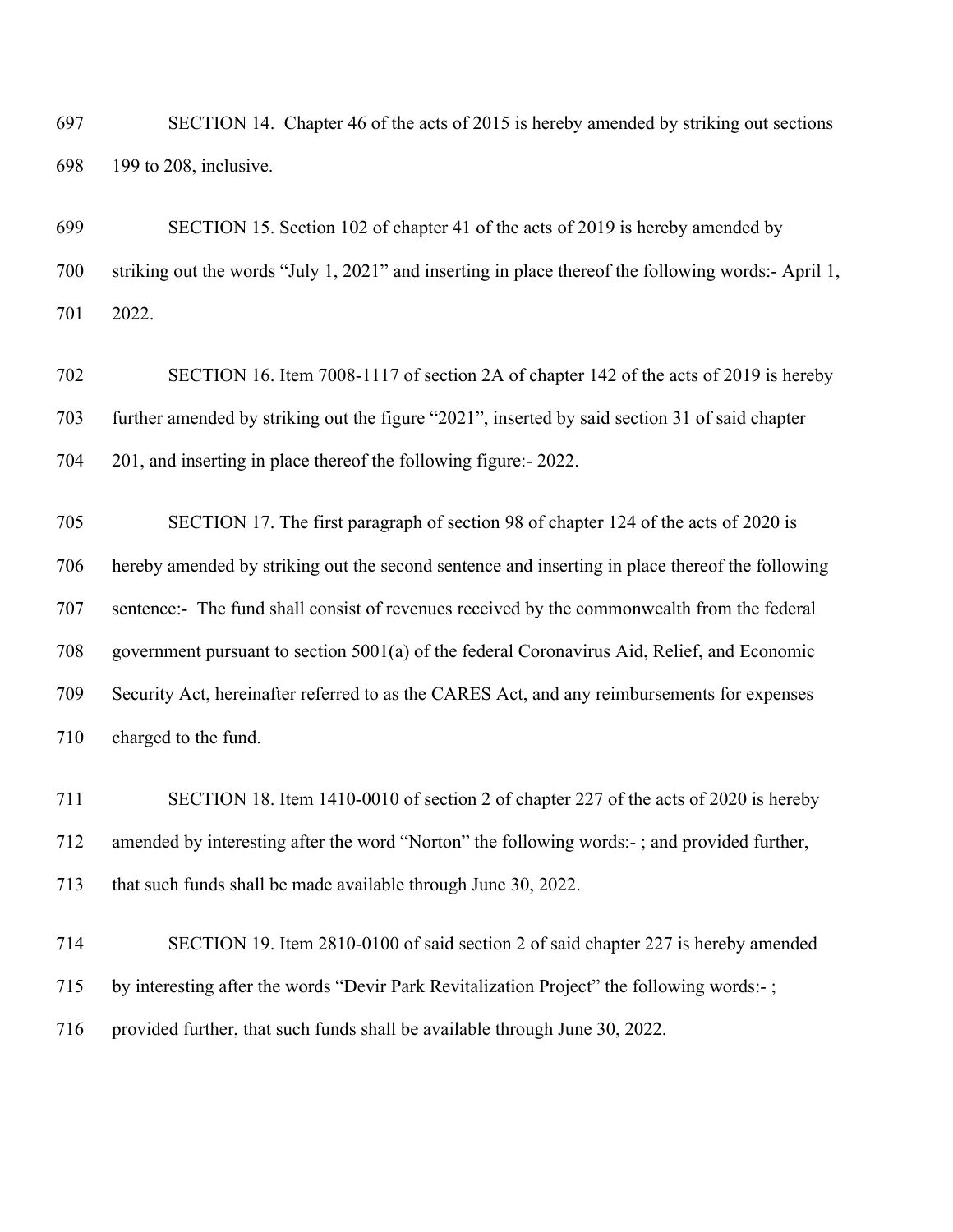SECTION 20. Item 3000-1045 of said section 2 of said chapter 227 is hereby amended by interesting after the word "disrupted" the following words:- ; provided further, that not less than \$60,000,000 shall be made available for direct grants to providers, which shall be calculated using an equal amount per subsidized child; provided further, that the department of early education and care shall take all steps necessary to expedite the grant application and distribution process.

 SECTION 21. Item 4403-2000 of said section 2 of said chapter 227 is hereby amended by inserting after the words "of September 2020" the following words:- ; provided further, that a non-recurring COVID-19 relief payment for costs associated with the pandemic shall be provided to each child and pregnant recipient who received a benefit under this program in the month directly preceding the month of the issuance of said non-recurring COVID-19 relief payment; provided further, that the amount of said COVID-19 relief payment shall be determined based on the number of eligible recipients; provided further, that the total cost of payments shall not exceed \$27,853,223; provided further, that any unspent balance of not more than \$27,853,223 in this item as of June 30 of the current fiscal year shall be re-authorized for expenditure in the next fiscal year using the same eligibility criteria.

 SECTION 22. Item 4513-1121 of said section 2 of said chapter 227 is hereby amended by adding the following words:- ; and provided further, that these funds shall be made available through June 30, 2022.

 SECTION 23. Item 5911-1003 of said section 2 of said chapter 227 is hereby amended by inserting after the words "Congress, Inc." the following words:- ; provided further, that the commissioner of developmental services may transfer funds between items 5920-2025, 5920-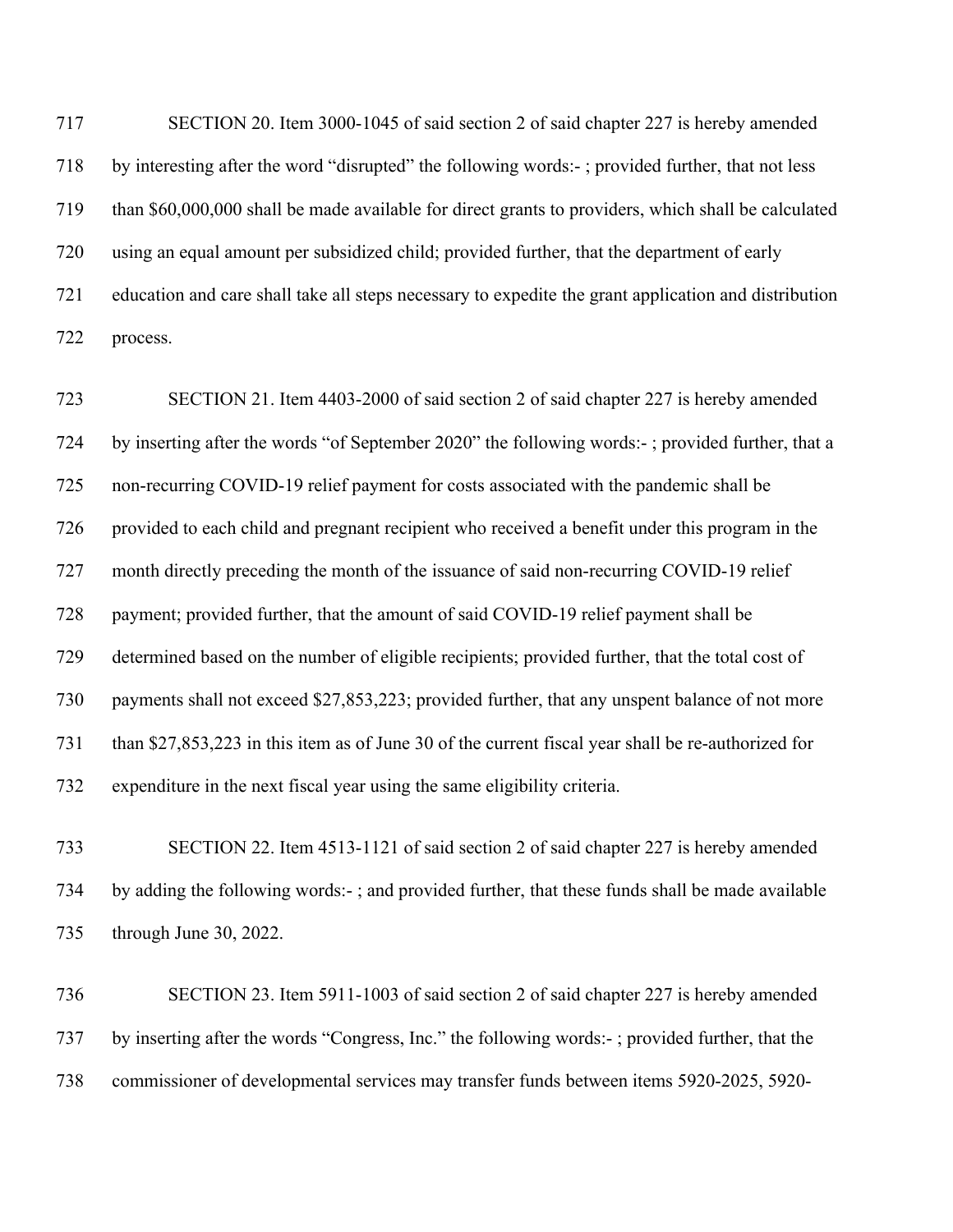| 739 | 2000 and 5911-2000; provided further, that the commissioner shall notify the house and senate    |
|-----|--------------------------------------------------------------------------------------------------|
| 740 | committees on ways and means 15 days in advance of any such transfer.                            |
| 741 | SECTION 24. Item 7007-1641 of said section 2 of said chapter 227 is hereby amended               |
| 742 | by striking out the words "Smaller Business Association of New England, Inc, for the" and        |
| 743 | inserting in place thereof the following words:- Massachusetts Technology Park Corporation       |
| 744 | established by chapter 40J of the General Laws for a.                                            |
| 745 | SECTION 25. Said item 7007-1641 of said section 2 of said chapter 227 is hereby further          |
| 746 | amended by striking out the words "president of the Smaller Business Association of New          |
| 747 | England, Inc," and inserting in place thereof the following word:- grantee.                      |
| 748 | SECTION 26. Item 7008-1116 of said section 2 of said chapter 227 is hereby further               |
| 749 | amended by interesting after the words "Future Leaders Program" the following words:-;           |
| 750 | provided further, that such funds shall be available through June 30, 2022.                      |
| 751 | SECTION 27. Item 8324-0000 of said section 2 of said chapter 227 is hereby amended               |
| 752 | by interesting after the words "General Laws", the second time they appear, the following        |
| 753 | words:-; provided further, that notwithstanding any general or special law to the contrary, such |
| 754 | funds may be expended to pay stipends in excess of \$3,000 to the members of hazardous           |
| 755 | materials mitigation emergency response teams in fiscal year 2021; provided further, that such   |
| 756 | funds shall be made available through June 30, 2022.                                             |
| 757 | SECTION 28. Item 1595-1068 of section 2E of said chapter 227 is hereby amended by                |
| 758 | striking out the figure "\$437,750,000" and inserting in place thereof the following figure:-    |
| 759 | \$465,350,000.                                                                                   |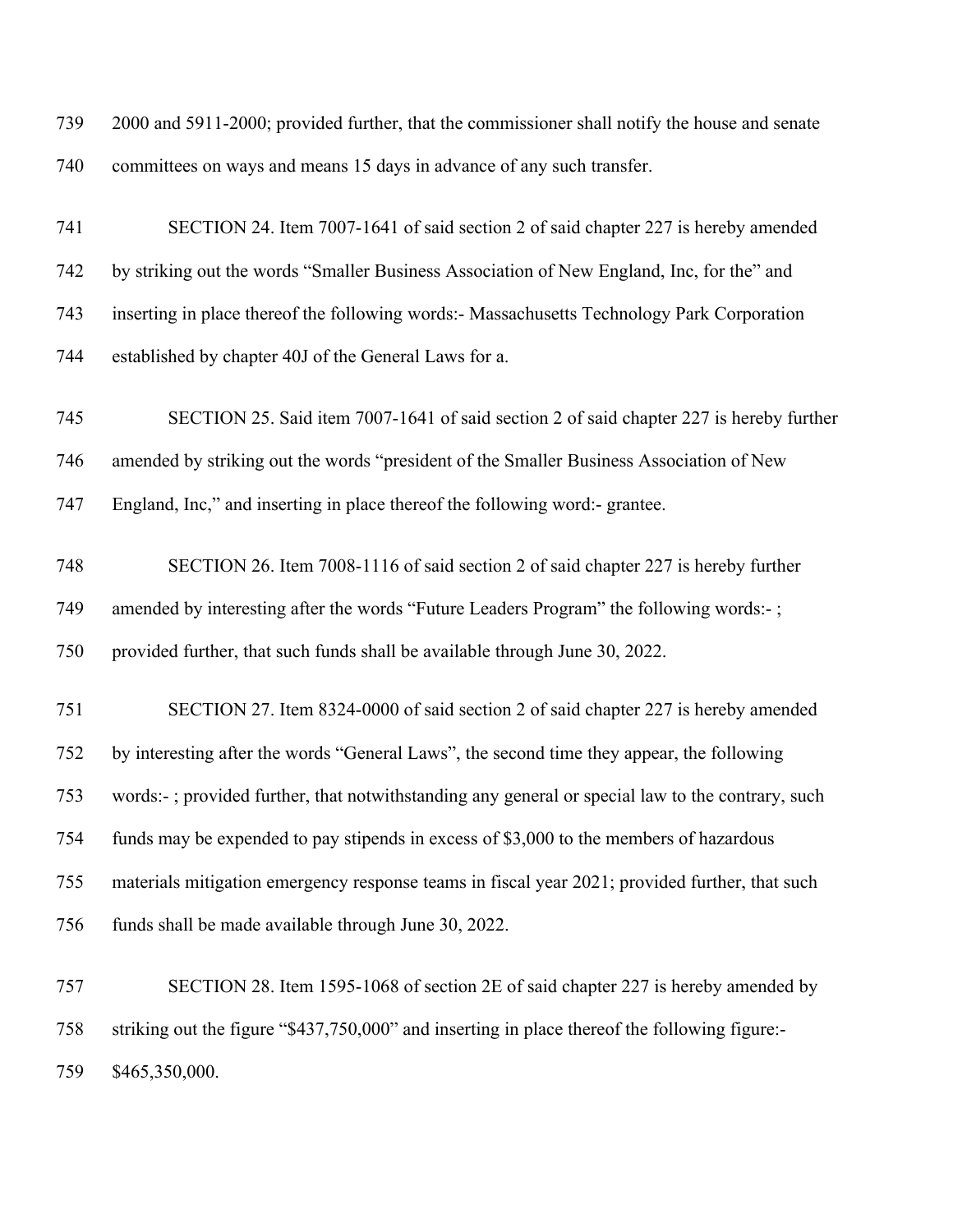SECTION 29. Said item 1595-1068 of said section 2E of said chapter 227 is hereby further amended by striking out the figure "\$505,250,000" and inserting in place thereof the following figure:- \$537,190,000.

 SECTION 30. Item 1595-1070 of said section 2E of said chapter 227 is hereby amended by striking out the words "or 2020" and inserting in place thereof the following words:- , 2020 or 2021.

 SECTION 31. Subsection (f) of section 20 of chapter 9 of the acts of 2021, as amended by section 4 of chapter 16 of the acts of 2021, is hereby further amended by striking out the words "section 21A" and inserting in place thereof the following words:- section 21.

 SECTION 32. Section 20 of chapter 20 of the acts of 2021 is hereby amended by striking out subsection (b) and inserting in place thereof the following subsection:-

 (b) Notwithstanding section 20 of chapter 30A of the General Laws or any general or special law to the contrary, a public body, as defined in section 18 of said chapter 30A, shall not be required to conduct its meetings in a public place that is open and physically accessible to the public; provided, however, that if the public body does not conduct the meeting in a public place that is open and physically accessible to the public, the public body shall ensure public access to the deliberations of the public body for interested members of the public through adequate, alternative means of public access. Where active, real-time participation by members of the public is a specific requirement of a general or special law, regulation or a local ordinance or by- law, pursuant to which the proceeding is conducted, any adequate, alternative means of public access shall provide for such participation and shall be sufficient to meet such participation requirement.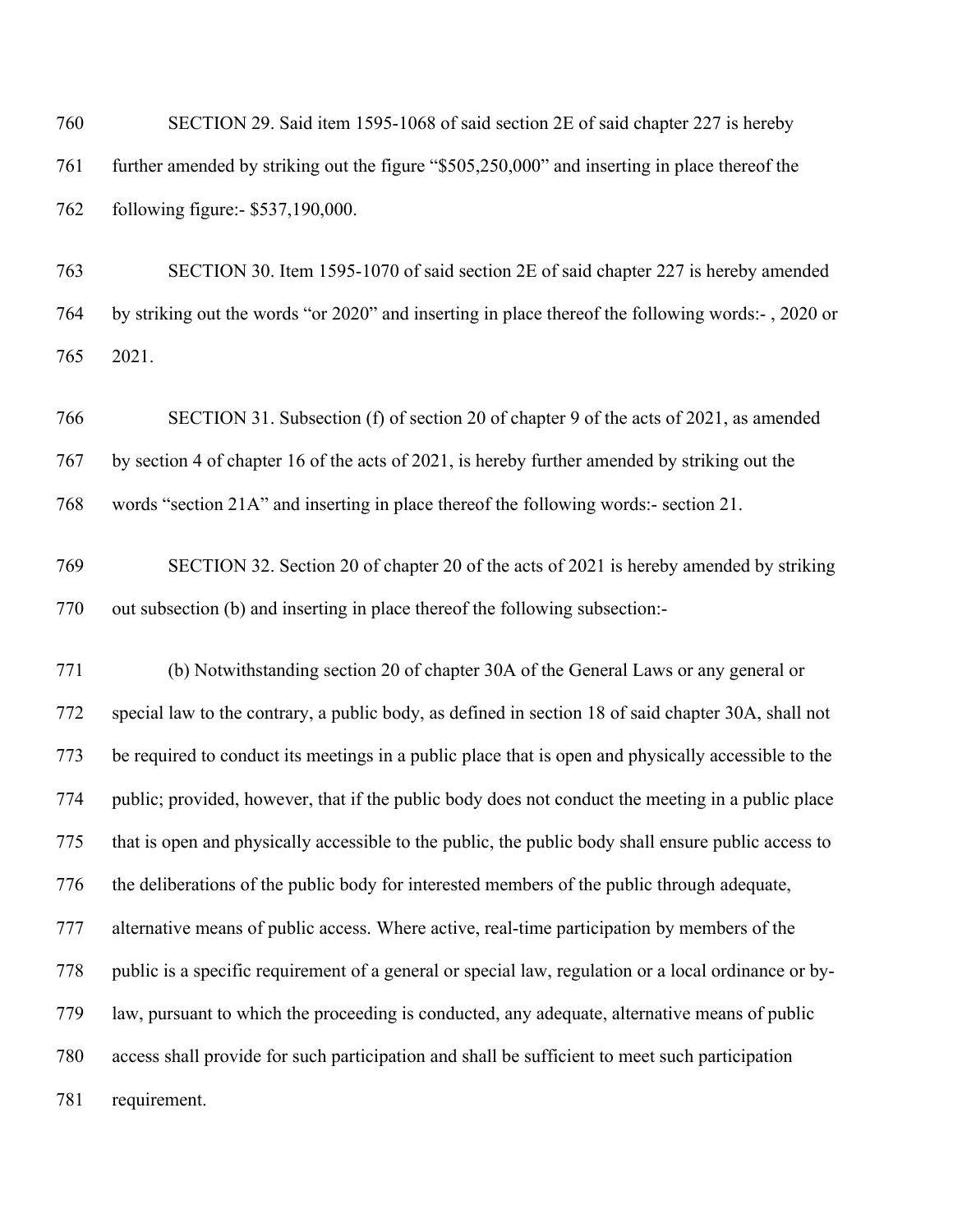A municipal public body that for reasons of economic hardship and despite best efforts is unable to provide adequate, alternative means of public access that will enable the public to follow the proceedings of the municipal public body as those activities are occurring in real time may instead post on its municipal website a full and complete transcript, recording or other comprehensive record of the proceedings as soon as practicable upon conclusion of the proceedings. This paragraph shall not apply to proceedings that are conducted pursuant to a general or special law, regulation or a local ordinance or by-law that requires allowance for active participation by members of the public.

 A public body shall offer its selected adequate, alternative means of public access to its proceedings without subscription, toll or similar charge to the public.

 SECTION 33. Notwithstanding section 1Q of chapter 69 of the General Laws or any other general or special law to the contrary, due to the COVID-19 pandemic, the commissioner of elementary and secondary education may establish an alternative means of demonstrating English language proficiency for the state seal of biliteracy for students in the class of 2020 and 2021, which may include, but shall not be limited to, earning the modified competency determination in English language arts.

 SECTION 34. Notwithstanding section 89 of chapter 71 of the General Laws or any other general or special law to the contrary, due to the COVID-19 pandemic, the list of districts in the lowest 10 per cent of all statewide student performance scores released in fiscal year 2020 shall be maintained as that list for fiscal years 2021, 2022 and 2023.

 SECTION 35. Notwithstanding any general or special law to the contrary, for fiscal year 2021, the secretary of health and human services, with the written approval of the secretary of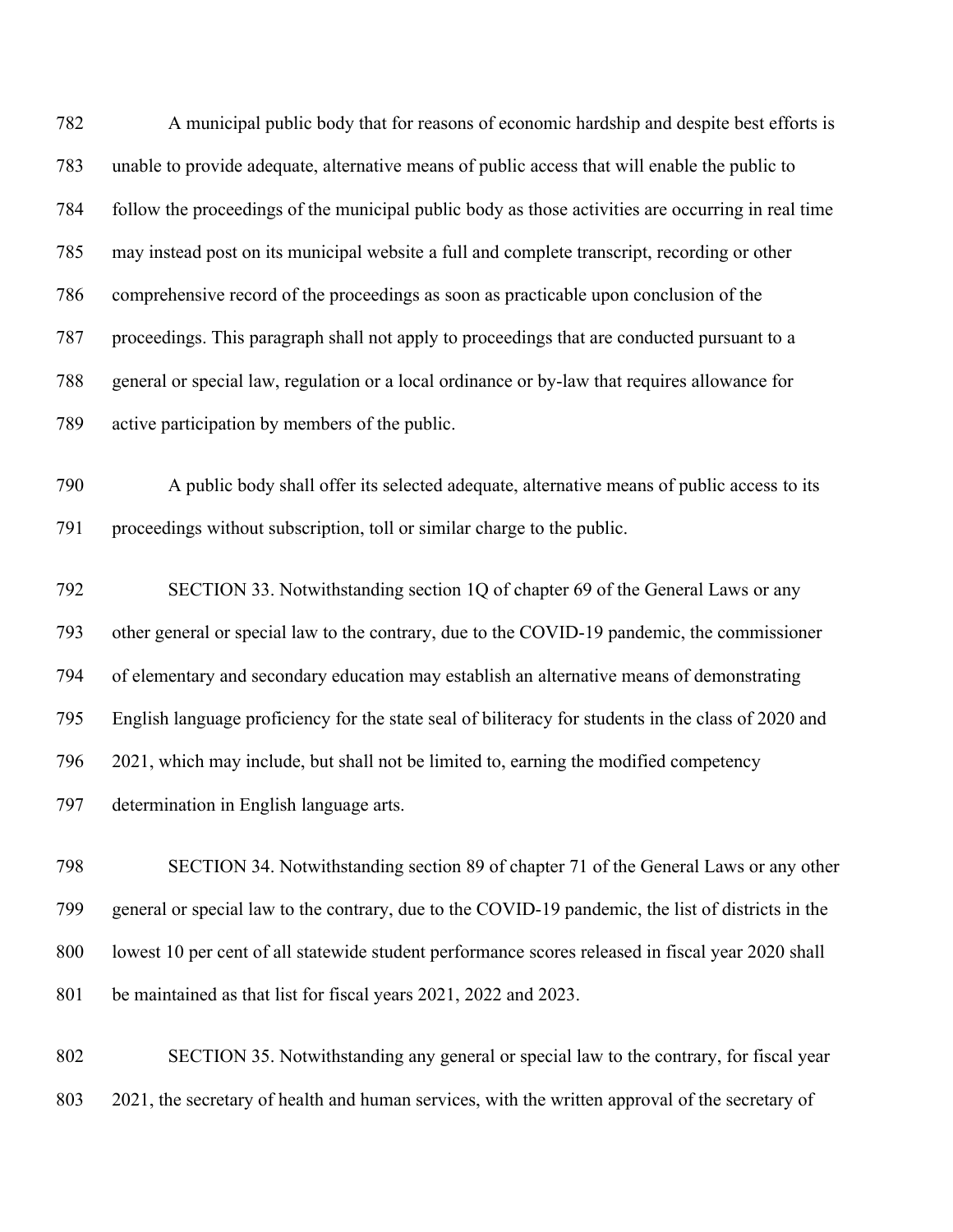| 804 | administration and finance, may authorize transfers of surplus among items 4000-0320, 4000- |
|-----|---------------------------------------------------------------------------------------------|
| 805 | 0430, 4000-0500, 4000-0601, 4000-0641, 4000-0700, 4000-0875, 4000-0880, 4000-0885, 4000-    |
| 806 | 0940, 4000-0950, 4000-0990, 4000-1400, 4000-1420 and 4000-1425.                             |

 SECTION 36. Notwithstanding any general or special law to the contrary, any unexpended balances, not exceeding a total of \$40,000,000, in items 4000-0700 and 4000-1425 of section 2 of chapter 227 of the acts of 2020 shall not revert to the General Fund until September 1, 2021 and may be expended by the executive office of health and human services to pay for services enumerated in said items 4000-0700 and 4000-1425 provided during fiscal year 2021.

 SECTION 37. Notwithstanding any general or special law to the contrary, the secretary of health and human services shall, not later than September 3, 2021, provide to the comptroller information on the amount of the federal financial participation revenues claimed and received by the commonwealth for eligible expenditures made from the MassHealth Delivery System Reform Trust Fund established in section 2SSSS of chapter 29 of the General Laws for fiscal year 2021 that are attributable to the increase to the federal medical assistance percentage authorized by section 6008 of the federal Families First Coronavirus Response Act, Public Law 820 116-127. The comptroller shall credit said amount to the General Fund and not the MassHealth Delivery System Reform Trust Fund in fiscal year 2021.

 SECTION 38. Notwithstanding any general or special law to the contrary, the commissioner of capital asset management and maintenance may take any and all interests in all the paper streets on the property: (i) described in the deed from the Trustees of the Soldiers' Home in Massachusetts dated December 27, 1934 recorded at the Suffolk county registry of